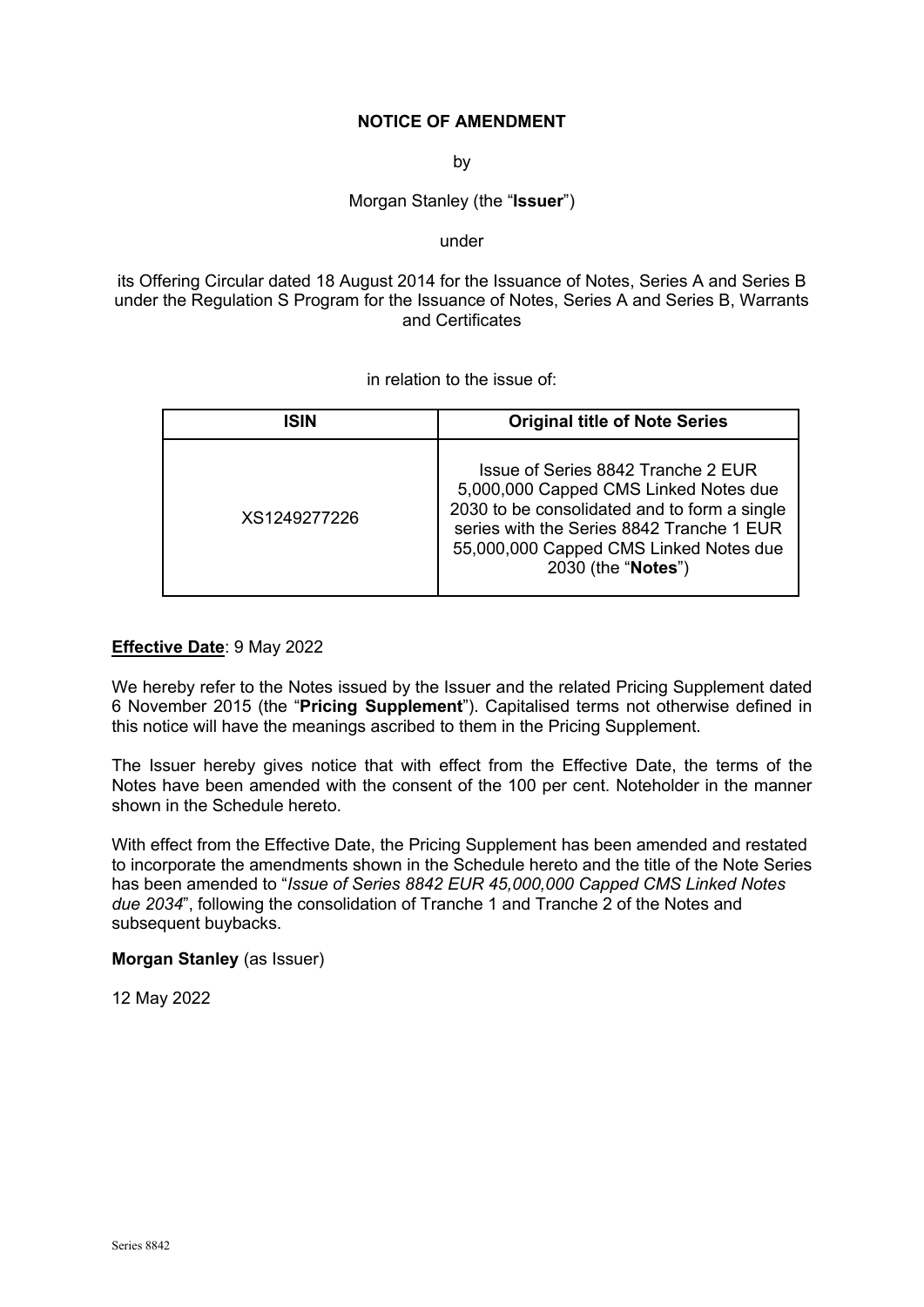# **SCHEDULE – AMENDED AND RESTATED PRICING SUPPLEMENT**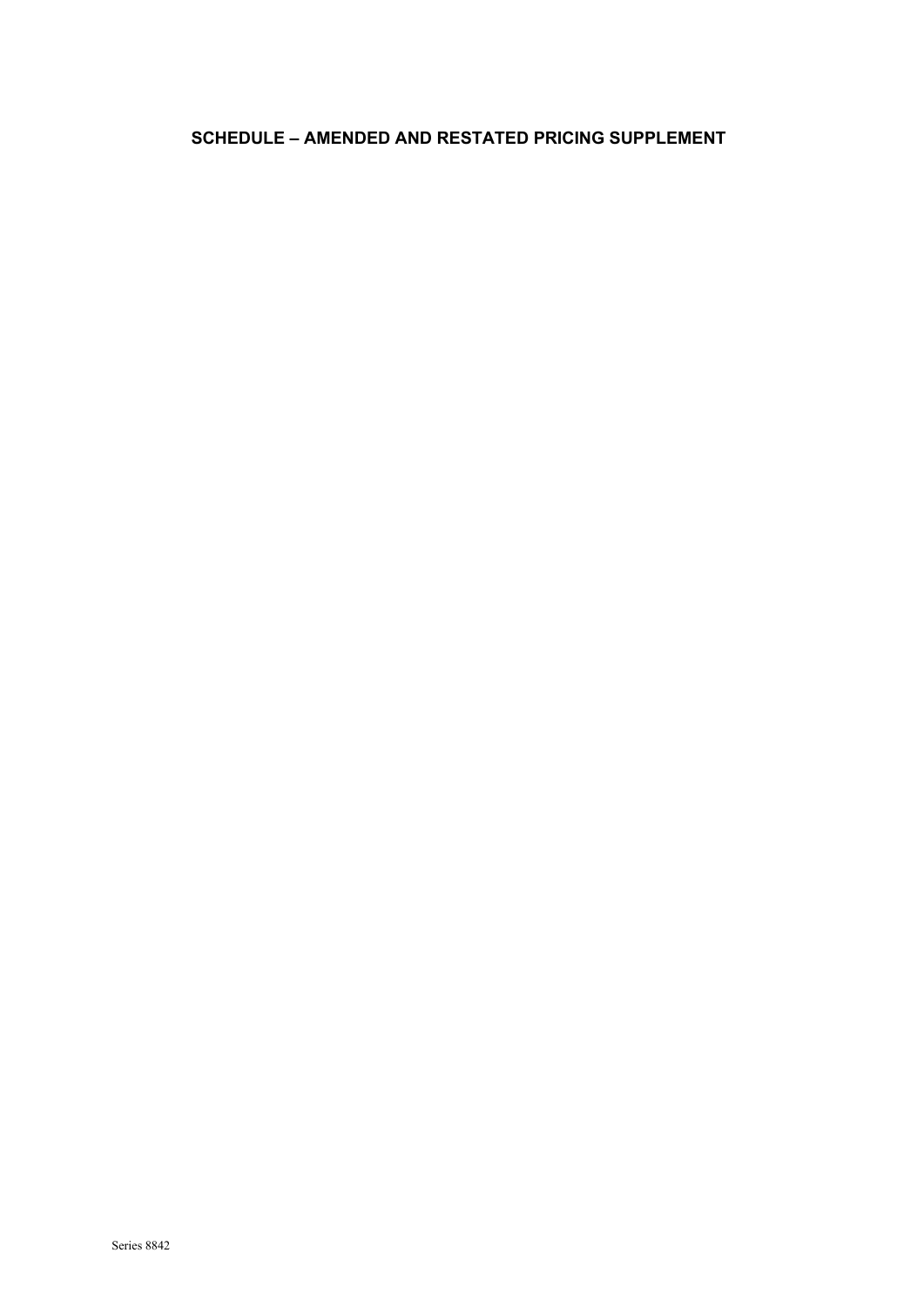### **Amended and Restated Pricing Supplement dated 9 May 2022**

### **(amending and restating the Pricing Supplement dated 6 November 2015)**

### **Morgan Stanley**

# Issue of Series 8842 Tranche 2 EUR 5,000,00045,000,000 Capped CMS Linked Notes due 2030 to be consolidated and to form a single series with the Series 8842 Tranche 1 EUR 55,000,000 Capped CMS Linked Notes due 20302034

under the

### **Regulation S Program for the Issuance of Notes, Series A and B, Warrants and Certificates**

The Offering Circular referred to below (as completed by this **Amended and Restated Pricing Supplement** (hereafter, the "**Pricing Supplement**")) has been prepared on the basis that any offer of Notes in any Member State of the European Economic Area which has implemented the Prospectus Directive (2003/71/EC) (as amended, including by Directive 2010/73/EU (together, the "**Prospective Directive**")) (each, a "**Relevant Member State**") will be made pursuant to an exemption under the Prospectus Directive, as implemented in that Relevant Member State, from the requirement to publish a prospectus for offers of the Notes. Accordingly any person making or intending to make an offer in that Relevant Member State of the Notes may only do so in circumstances in which no obligation arises for the Issuer or any Distribution Agent to publish a prospectus pursuant to Article 3 of the Prospectus Directive or supplement a prospectus pursuant to Article 16 of the Prospectus Directive, in each case, in relation to such offer. Neither the Issuer nor any Distribution Agent has authorised, nor do they authorise, the making of any offer of Notes in any other circumstances.

Warning: Neither this Pricing Supplement nor the Offering Circular referred to below constitutes a "prospectus" for the purposes of Article 5.4 of Directive 2003/71/EC (as amended, including by Directive 2010/73/EU, the "**Prospectus Directive**"), and the Pricing Supplement and the Offering Circular have been prepared on the basis that no prospectus shall be required under the Prospectus Directive in relation to any Notes be offered and sold under hereby.

### **THE NOTES ARE NOT BANK DEPOSITS AND ARE NOT INSURED BY THE U.S. FEDERAL DEPOSIT INSURANCE CORPORATION OR ANY OTHER GOVERNMENTAL AGENCY, NOR ARE THEY OBLIGATIONS OF, OR GUARANTEED BY, A BANK.**

### **PART A – CONTRACTUAL TERMS**

THE NOTES DESCRIBED HEREIN HAVE NOT BEEN AND WILL NOT BE REGISTERED UNDER THE UNITED STATES SECURITIES ACT OF 1933, AS AMENDED (THE "**SECURITIES ACT**"), OR THE SECURITIES LAWS OF ANY STATE OR OTHER JURISDICTION OF THE UNITED STATES. THE ISSUER IS NOT REGISTERED AND WILL NOT REGISTER UNDER THE U.S. INVESTMENT COMPANY ACT OF 1940, AS AMENDED. TRADING IN THE NOTES HAS NOT BEEN APPROVED BY THE U.S. COMMODITY FUTURES TRADING COMMISSION UNDER THE U.S. COMMODITY EXCHANGE ACT, AS AMENDED.

THE NOTES DESCRIBED HEREIN, ANY INTEREST THEREIN, MAY NOT BE OFFERED, SOLD, PLEDGED, ASSIGNED, DELIVERED OR OTHERWISE TRANSFERRED OR REDEEMED AT ANY TIME, DIRECTLY OR INDIRECTLY, WITHIN THE UNITED STATES OR TO, OR FOR THE ACCOUNT OR BENEFIT OF, U.S. PERSONS (AS DEFINED IN REGULATION S UNDER THE SECURITIES ACT. HEDGING TRANSACTIONS INVOLVING ANY "EQUITY SECURITIES" OF "DOMESTIC ISSUERS" (AS SUCH TERMS ARE DEFINED IN THE SECURITIES ACT AND REGULATIONS THEREUNDER) MAY ONLY BE CONDUCTED IN ACCORDANCE WITH THE SECURITIES ACT. SEE "*SUBSCRIPTION AND SALE*" AND "*NO OWNERSHIP BY U.S. PERSONS*" IN THE OFFERING CIRCULAR DATED 18 AUGUST 2014. IN PURCHASING THE NOTES, PURCHASERS WILL BE DEEMED TO REPRESENT AND WARRANT THAT THEY ARE NEITHER LOCATED IN THE UNITED STATES NOR A U.S. PERSON AND THAT THEY ARE NOT PURCHASING ON BEHALF OF, OR FOR THE ACCOUNT OR BENEFIT OF, ANY U.S. PERSON.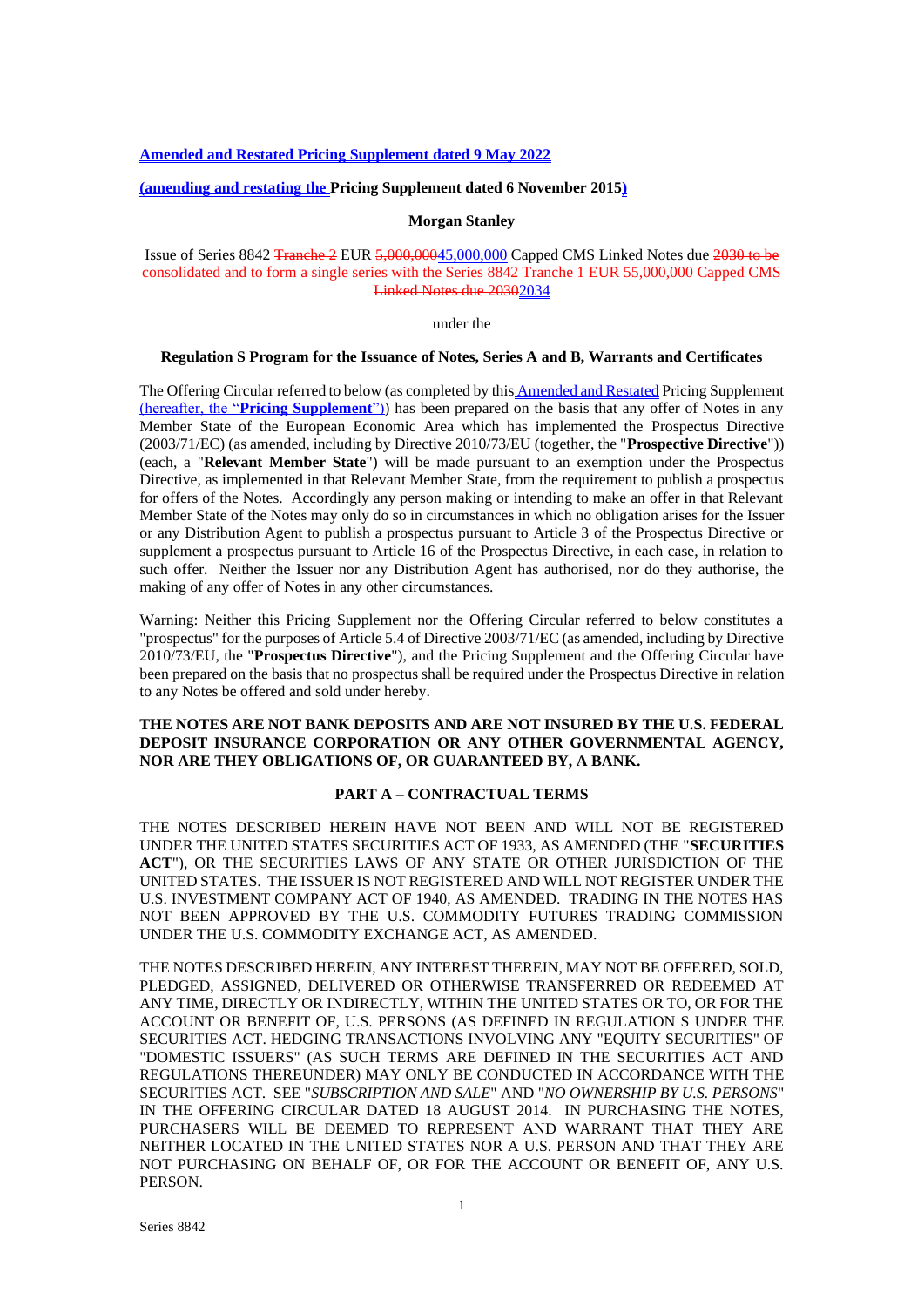### THE NOTES ARE NOT RATED.

This document constitutes the Pricing Supplement relating to the issue of Notes described herein. Terms used herein shall be deemed to be defined as such for the purposes of the Terms and Conditions of the English Law Notes set forth in the Offering Circular dated 18 August 2014 and the supplemental Offering Circulars dated 29 September 2014, 28 November 2014 and 4 June 2015 (together, the "**Offering Circular**"). This Pricing Supplement must be read in conjunction with such Offering Circular as so supplemented. Full information on the Issuer and the offer of the Notes is only available on the basis of the combination of this Pricing Supplement and the Offering Circular. Copies of the Offering Circular are available from the offices of Morgan Stanley & Co. International plc at 25 Cabot Square, Canary Wharf, London, E14 4QA. The Offering Circular has also been published on the website of the Irish Stock Exchange [\(www.ise.ie\)](http://www.ise.ie/) and on the website of the Luxembourg Stock Exchange [\(www.bourse.lu\)](http://www.bourse.lu/).

### **Information Concerning Investment Risk**

**Noteholders and prospective purchasers of Notes should ensure that they understand the nature of the Notes and the extent of their exposure to risk and that they consider the suitability of the Notes as an investment in the light of their own circumstances and financial condition. The amount of interest payable on the Notes is linked to the performance of the EUR 10 Year Constant Maturity Swap Rate – EURCMS10Y (as defined herein) and the EUR 20 Year Constant Maturity Swap Rate - EURCMS20Y (as defined herein) (the "UnderlyingUnderlyings"). Given the highly specialised nature of these Notes, the Issuer considers that they are only suitable for highly sophisticated investors who are able to determine for themselves the risk of an investment linked to the such rate of interest and who are willing to take risks. Consequently, if you are not an investor who falls within the description above you should not consider purchasing these Notes without taking detailed advice from a specialised professional adviser.** 

**Adjustments by the Determination Agent: The terms and conditions of the Notes may allow the Determination Agent to make adjustments or take any other appropriate action if circumstances occur where the Notes or any relevant interest rate are affected by market disruption, adjustment events or circumstances affecting normal activities. Potential investors should see the Offering Circular for a detailed description of potential adjustment events and adjustments.**

**Credit Risk: Investors are exposed to the credit risk of the Issuer. The Notes are essentially a loan to the Issuer with a repayment amount that the Issuer promises to pay to the holders of the Notes at maturity. There is the risk, however, that the Issuer may not be able to fulfil its promise to the holders of the Notes. If any companies in the Morgan Stanley group incur losses with respect to any of their activities, this may have a negative impact on the financial condition of the Issuer. The holders of the Notes may lose all or part of their investment if the Issuer is unable to pay the interest amounts or the redemption amount and/or becomes insolvent. No assets of the Issuer are segregated and specifically set aside in order to pay the holders of the Notes in the event of insolvency of the Issuer and the holders of the Notes will rank behind creditors who have priority rights over certain assets of the Issuer.**

**Capital protection at maturity: Capital protection is provided at maturity only. If the Notes are sold prior to maturity, or redeemed by the Issuer for reasons stated in the Offering Circular and this Pricing Supplement), the proceeds may be less than the initial investment.**

**Exit Risk: Any secondary market price of the Notes will depend on many factors, time remaining to maturity and the creditworthiness of the Issuer. The secondary market price may be lower than the market value of the issued Notes as at the Issue Date to take into account amounts paid distributors and other intermediaries relating to the issue and sale of the Notes as well as amounts relating to the hedging of the Issuer's obligations. As a result of all of these factors, the holder may receive an amount in the secondary market which may be less than the then intrinsic market value of the Notes and which may also be less than the amount a holder would have received had the holder held the Notes through to maturity.**

**Liquidity Risk: Any secondary market in the Notes made by the Dealer will be made on a reasonable efforts basis only and subject to market conditions, law, regulation and internal policy.**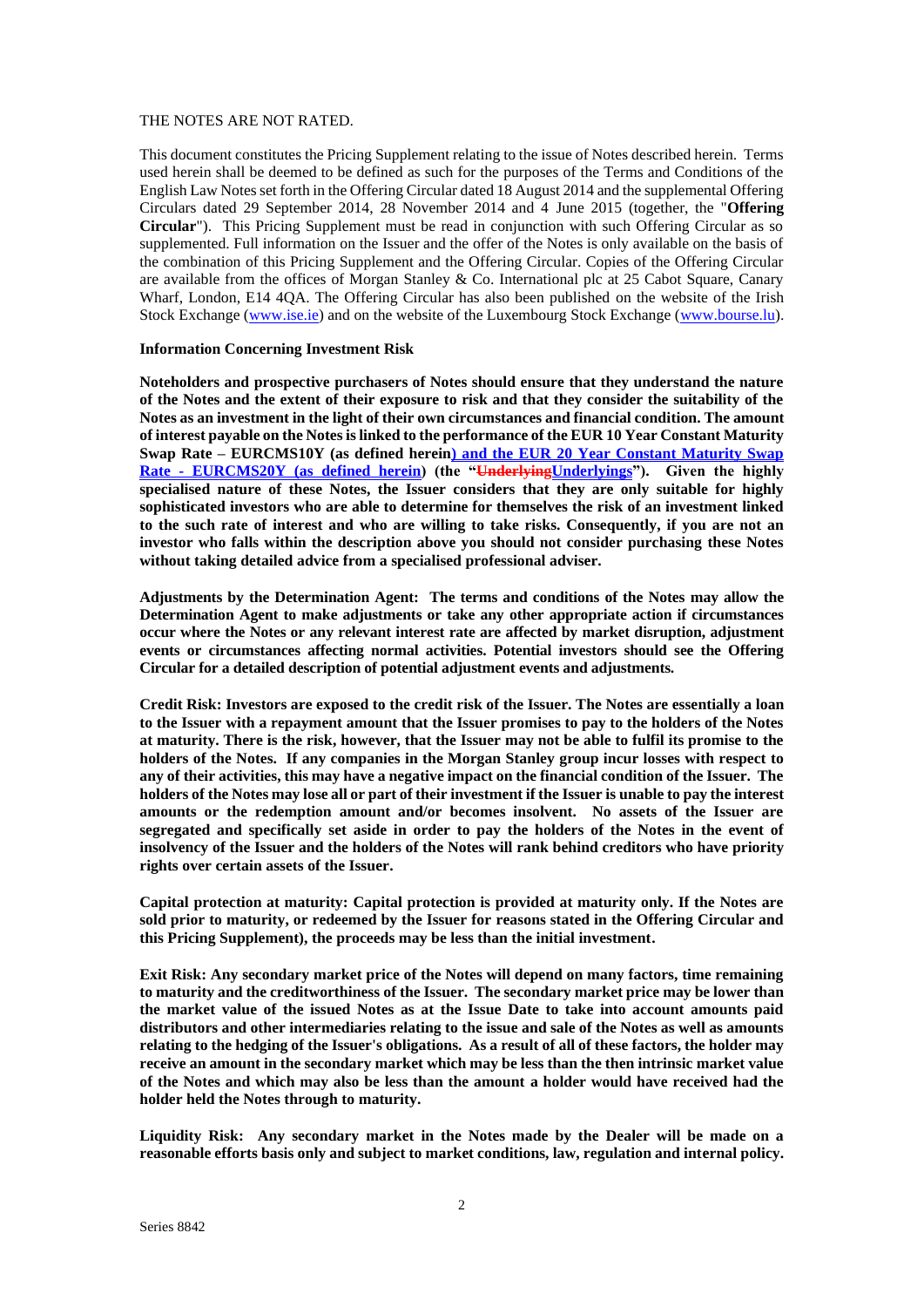**Even whilst there may be a secondary market in the Notes it may not be liquid enough to facilitate a sale by the holder.**

**Hedging Risk: On, prior to and/or after the Trade Date, the Issuer, through its affiliates or others, will likely hedge its anticipated exposure under the Notes by taking positions in the UnderlyingUnderlyings, in option contracts on the UnderlyingUnderlyings or positions in any other available securities or instruments. In addition, the Issuer and its affiliates trade the UnderlyingUnderlyings as part of their general businesses. Any of these activities could potentially**  affect the value of the UnderlyingUnderlyings, and accordingly, could affect the pay-out to holders **of the Notes.** 

**Potential Conflict of Interest: The Determination Agent, which is an affiliate of the Issuer, will determine the interest amounts paid to the investor. Morgan Stanley & Co. International plc and its affiliates may trade the UnderlyingUnderlyings on a regular basis as part of its general brokerdealer business and may also carry out hedging activities in relation to the Notes. Any of these activities could influence the Determination Agent's determination of adjustments made to any**  Notes and any such trading activity could potentially affect the price of the UnderlyingUnderlyings **and, accordingly, could affect the pay-out to holders of any Note.**

**In purchasing any Notes, purchasers will be deemed to represent and undertake to the Issuer, the Dealer and each of their affiliates that (i) such purchaser understands the risks and potential consequences associated with the purchase of the Notes, (ii) that such purchaser has consulted with its own legal, regulatory, investment, accounting, tax and other advisers to extent it believes is appropriate to assist it in understanding and evaluating the risks involved in, and the consequences of, purchasing the Notes and (iii) in accordance with the terms set out in Annex 1**

**A Non-U.S. holder will be subject to U.S. withholding tax unless the beneficial owner of the note (or a financial institution holding the note on behalf of the beneficial owner) furnishes the appropriate Form W-8, on which the beneficial owner certifies under penalties of perjury that it is not a U.S. person. If withholding or deduction of taxes is required by law (regardless of whether a holder furnished an appropriate form), payments on the notes will be made net of applicable withholding taxes, and Morgan Stanley will not be required to pay any additional amounts to Non-U.S. holders with respect to any taxes withheld.**

**Morgan Stanley is not qualified to give legal, tax or accounting advice to its clients and does not purport to do so in this document. Clients are urged to seek the advice of their own professional advisers about the consequences of the proposals contained herein.**

**GENERAL**

| Issuer:                           | Morgan Stanley                                                                                                                                                                                                                                                                                                                                                                                                 |
|-----------------------------------|----------------------------------------------------------------------------------------------------------------------------------------------------------------------------------------------------------------------------------------------------------------------------------------------------------------------------------------------------------------------------------------------------------------|
| Series Number:<br>(1)             | 8842                                                                                                                                                                                                                                                                                                                                                                                                           |
| (ii) Tranche Number:              | 2                                                                                                                                                                                                                                                                                                                                                                                                              |
|                                   | <b>Fungible with the Series 8842 Tranche 1 EUR</b><br>55,000,000 Capped CMS Linked Notes due 2030<br>issued by Morgan Stanley, bearing ISIN<br>XS1249277226. To be consolidated to form a<br>single series with Tranche 1 with effect as of the<br>Issue Date of Tranche 2.<br>(being the only outstanding Tranche of the Notes)<br>as at the date of this Amended and Restated<br><b>Pricing Supplement</b> ) |
| Specified Currency or Currencies: | Euro (" $EUR$ ")                                                                                                                                                                                                                                                                                                                                                                                               |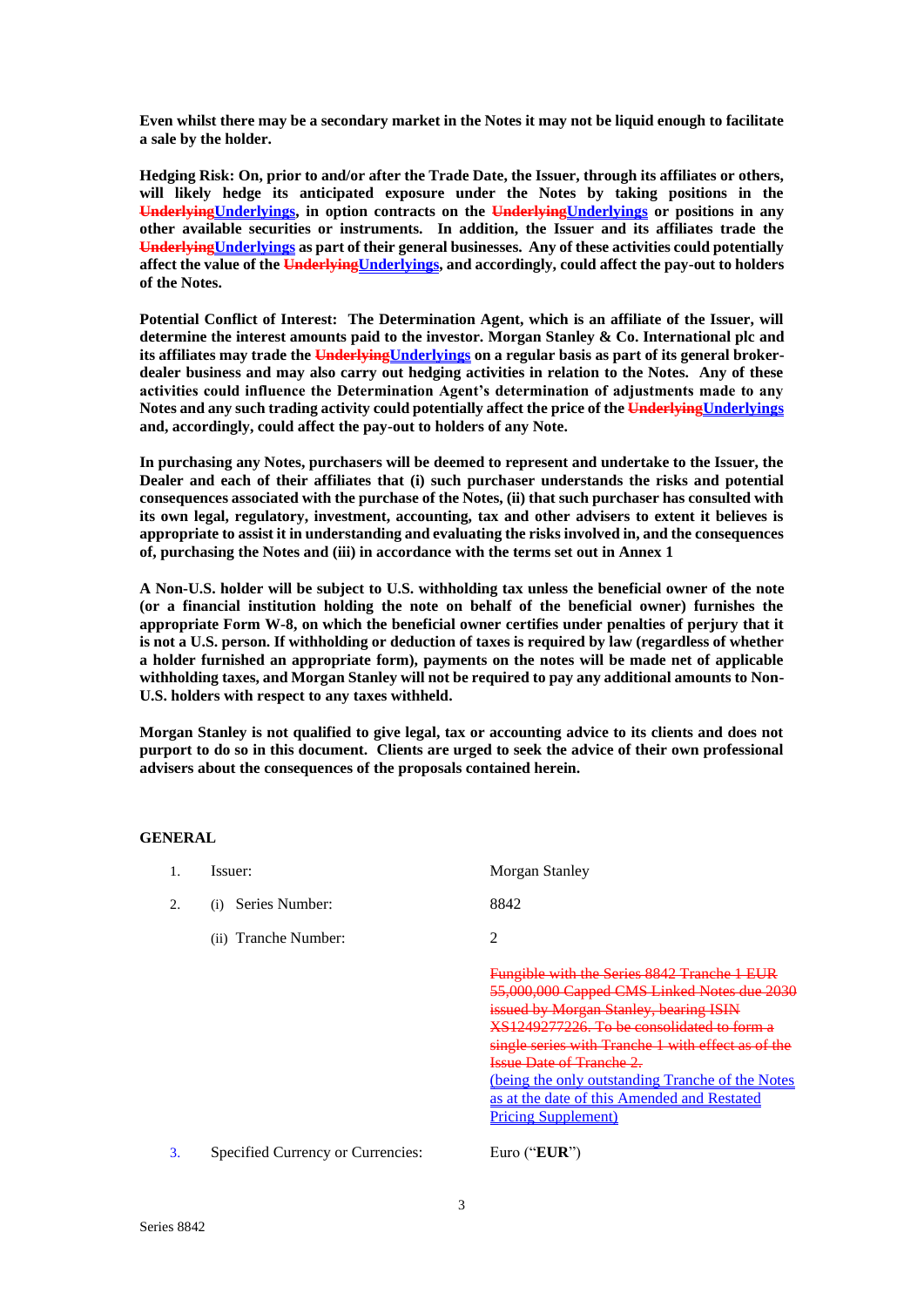| 4.  | (i)<br>Notes:           | Aggregate Nominal Amount of the                            | EUR 60,000,000 As at the date of this Amended<br>Supplement,<br>and Restated Pricing<br><b>EUR</b><br>45,000,000                                      |  |
|-----|-------------------------|------------------------------------------------------------|-------------------------------------------------------------------------------------------------------------------------------------------------------|--|
|     | (ii)                    | Aggregate Nominal Amount of the<br>Notes in the Tranche:   | EUR 5,000,000 As at the date of this Amended and<br><b>Restated Pricing Supplement, EUR 45,000,000</b>                                                |  |
| 5.  | <b>Issue Price</b>      |                                                            | 100 per cent. of par per Note                                                                                                                         |  |
| 6.  | (i)                     | <b>Specified Denominations:</b>                            | EUR 100,000                                                                                                                                           |  |
|     | (ii)                    | <b>Calculation Amount:</b>                                 | EUR 100,000                                                                                                                                           |  |
| 7.  | (i)                     | <b>Issue Date:</b>                                         | 6 November 2015                                                                                                                                       |  |
|     |                         | Tranche 1 Issue Date:<br>$\bullet$                         | 25 June 2015                                                                                                                                          |  |
|     |                         | Tranche 2 Issue Date:<br>٠                                 | 6 November 2015                                                                                                                                       |  |
|     | (ii)                    | Trade Date:                                                | 17 June 2015                                                                                                                                          |  |
|     | (iii)                   | <b>Interest Commencement Date:</b>                         | <b>Issue Date</b>                                                                                                                                     |  |
|     | (iv)                    | <b>Strike Date:</b>                                        | Not Applicable                                                                                                                                        |  |
|     | (v)                     | <b>Determination Date:</b>                                 | Not Applicable                                                                                                                                        |  |
| 8.  | <b>Maturity Date:</b>   |                                                            | 11 <del>JuneDecember</del> 20302034                                                                                                                   |  |
| 9.  | <b>Interest Basis:</b>  |                                                            | Fixed Rate for the period from, and including, the<br>Issue Date to, but excluding, the Fixed Interest<br>Payment Date falling on 11 June 2018.       |  |
|     |                         |                                                            | Floating Rate for the period from, and including,<br>the Fixed Interest Payment Date falling on 11 June<br>2018 to, but excluding, the Maturity Date. |  |
| 10. |                         | Redemption/Payment Basis:                                  | Redemption at par                                                                                                                                     |  |
| 11. | Change                  | of<br>Interest<br>or<br><b>Redemption/Payment Basis:</b>   | Not Applicable                                                                                                                                        |  |
| 12. | Put/Call<br>Redemption: | Options/Autocallable<br>Early                              |                                                                                                                                                       |  |
|     | (i)                     | Redemption at the Option of the<br>Issuer:                 | Not Applicable                                                                                                                                        |  |
|     |                         | (Condition 20.5)                                           |                                                                                                                                                       |  |
|     | (ii)                    | Redemption at the Option of Not Applicable<br>Noteholders: |                                                                                                                                                       |  |
|     |                         | (Condition 20.7)                                           |                                                                                                                                                       |  |
|     | (iii)                   | Autocallable Early Redemption:                             | Not Applicable                                                                                                                                        |  |
|     |                         | (Condition 18)                                             |                                                                                                                                                       |  |
|     | (iv)                    | Other put/call options:                                    | Not Applicable                                                                                                                                        |  |
| 13. |                         | Status of the Notes:                                       | As set out in Condition 4.1                                                                                                                           |  |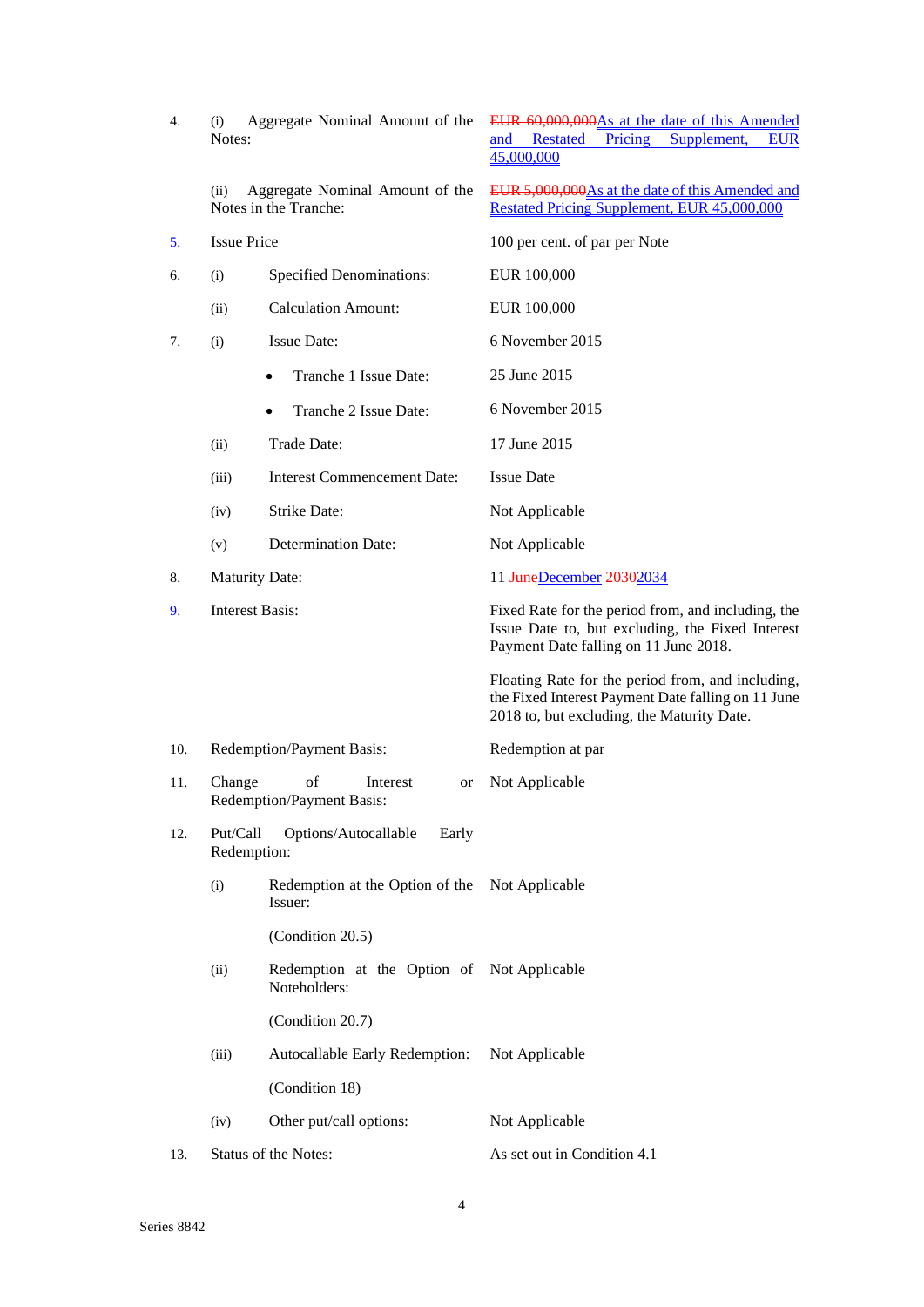(Condition 4)

| 14. |               | Method of distribution:                                                                       | Non-syndicated                                                                                                                                                                                                                                                           |
|-----|---------------|-----------------------------------------------------------------------------------------------|--------------------------------------------------------------------------------------------------------------------------------------------------------------------------------------------------------------------------------------------------------------------------|
|     |               | PROVISIONS RELATING TO INTEREST (IF ANY) PAYABLE                                              |                                                                                                                                                                                                                                                                          |
| 15. |               | <b>Fixed Rate Note Provisions</b>                                                             | Applicable.                                                                                                                                                                                                                                                              |
|     |               |                                                                                               | The Fixed Rate Note Provisions will apply for the<br>period from, and including, the Issue Date to, but<br>excluding, the Fixed Interest Payment Date falling<br>on 11 June 2018.                                                                                        |
|     | (Condition 5) |                                                                                               |                                                                                                                                                                                                                                                                          |
|     | (i)           | $Rate(s)$ of Interest:                                                                        | 4.00 per cent. per annum payable on each Fixed<br>Rate Interest Payment Date in arrear                                                                                                                                                                                   |
|     | (ii)          | <b>Interest Period:</b>                                                                       | Each period from, and including, the Interest<br>Commencement Date or any Fixed Rate Interest<br>Payment Date, to, but excluding, the next Fixed<br>Rate Interest Payment Date; "Unadjusted" shall<br>apply.                                                             |
|     | (iii)         | <b>Interest Payment Dates:</b>                                                                | 11 June 2016, 11 June 2017 and 11 June 2018<br>(each a "Fixed Rate Interest Payment Date").                                                                                                                                                                              |
|     | (iv)          | <b>Fixed Coupon Amount:</b>                                                                   | EUR 4,000 per Calculation Amount, payable on<br>the Fixed Rate Interest Payment Dates falling on<br>11 June 2018                                                                                                                                                         |
|     |               |                                                                                               | EUR 3,993.89 per Calculation Amount, payable<br>on the Fixed Rate Interest Payment Date falling on<br>11 June 2017                                                                                                                                                       |
|     | (v)           | <b>Broken Amount:</b>                                                                         | EUR 3,852.68 per Calculation Amount, payable<br>on the Fixed Rate Interest Payment Date falling on<br>11 June 2016                                                                                                                                                       |
|     | (vi)          | Day Count Fraction:                                                                           | Actual/Actual                                                                                                                                                                                                                                                            |
|     | (vii)         | Other terms relating to the<br>method of calculation interest for<br><b>Fixed Rate Notes:</b> | Not Applicable                                                                                                                                                                                                                                                           |
| 16. |               | <b>Floating Rate Note Provisions</b>                                                          | Applicable                                                                                                                                                                                                                                                               |
|     |               |                                                                                               | The Floating Rate Note Provisions will apply for<br>the period from, and including, the Fixed Interest<br>Payment Date falling on 11 June 2018 to, but<br>excluding, the Maturity Date.                                                                                  |
|     | (Condition 6) |                                                                                               |                                                                                                                                                                                                                                                                          |
|     | (i)           | <b>Interest Payment Dates:</b>                                                                | 11 June in each year from, and including 11 June<br>2019 to, and including, 11 June 2022, and<br>thereafter, 11 December in each year from, and<br>including 11 December 2022 to, and including, the<br>Maturity Date (each a "Floating Rate Interest<br>Payment Date"). |
|     | (ii)          | <b>Interest Period:</b><br>5                                                                  | Each period from, and including, the Fixed Rate<br>Interest Payment Date falling on 11 June 2018 or                                                                                                                                                                      |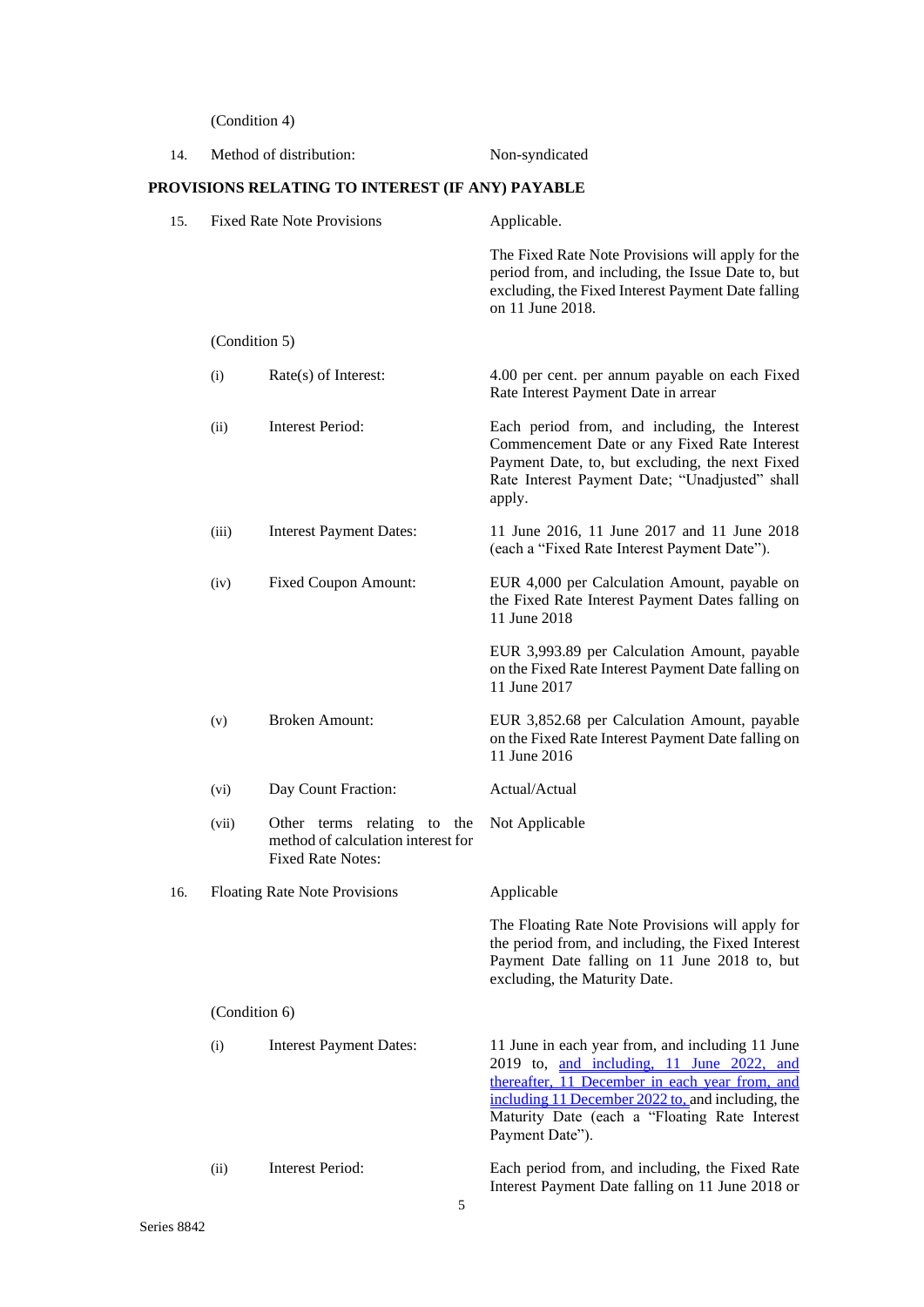any Floating Rate Interest Payment Date, to, but excluding, the next Floating Rate Interest Payment Date; subject to adjustment in accordance with the Business Day Convention (each a "Floating Rate Interest Period").

- 
- (iv) Additional Business Centre(s): TARGET and London
- (v) Manner in which the Rate(s) of Interest is/are to be determined:

(iii) Business Day Convention: Modified Following Business Day Convention

(A) In respect of each Floating Rate Interest Period from, and including, the Fixed Rate Interest Payment Date falling on 11 June 2018 to, but excluding, the Floating Rate Interest Payment Date falling on 11 June 2022:

Min (CAP; Max (EURCMS10Y; Floor)); and

(B) In respect of each Floating Rate Interest Period from, and including, the Floating Rate Interest Payment Date falling on 11 June 2022 to, but excluding, the Maturity Date:

MAX (Floor, MIN (EURCMS20Y  $+ 0.55\%, 4.55\%$ ));

Where:

"**Cap**" means 4.00% per annum;

"**EURCMS10Y**" means the rate determined by reference to EUR-ISDA-EURIBOR Swap Rate - 11:00 being the annual swap rate for euro swap transactions with a maturity of ten (10) years, expressed as a percentage, which appears on the Reuters Screen ISDAFIX2 Page under the heading "EURIBOR BASIS-EUR" and above the caption "11:00AM FRANKFURT" as of 11:00a.m. Frankfurt time, on the day that is two (2) TARGET Settlement Days prior to the start of each Floating Rate Interest Period;

"**Cap**" means 4.00% per annum; and

"**EURCMS20Y**" means, in respect of an Interest Period, the rate determined by the Determination Agent by reference to EUR-ISDA-EURIBOR Swap Rate-11:00 with a designated maturity of 20 years, expressed as a percentage, being the annual swap rate for euro swap transactions with a floating leg of EURIBOR and for a period of 20 years, which is provided by ICE Benchmark Administration Limited (or any successor administrator) and published as of 11:00a.m.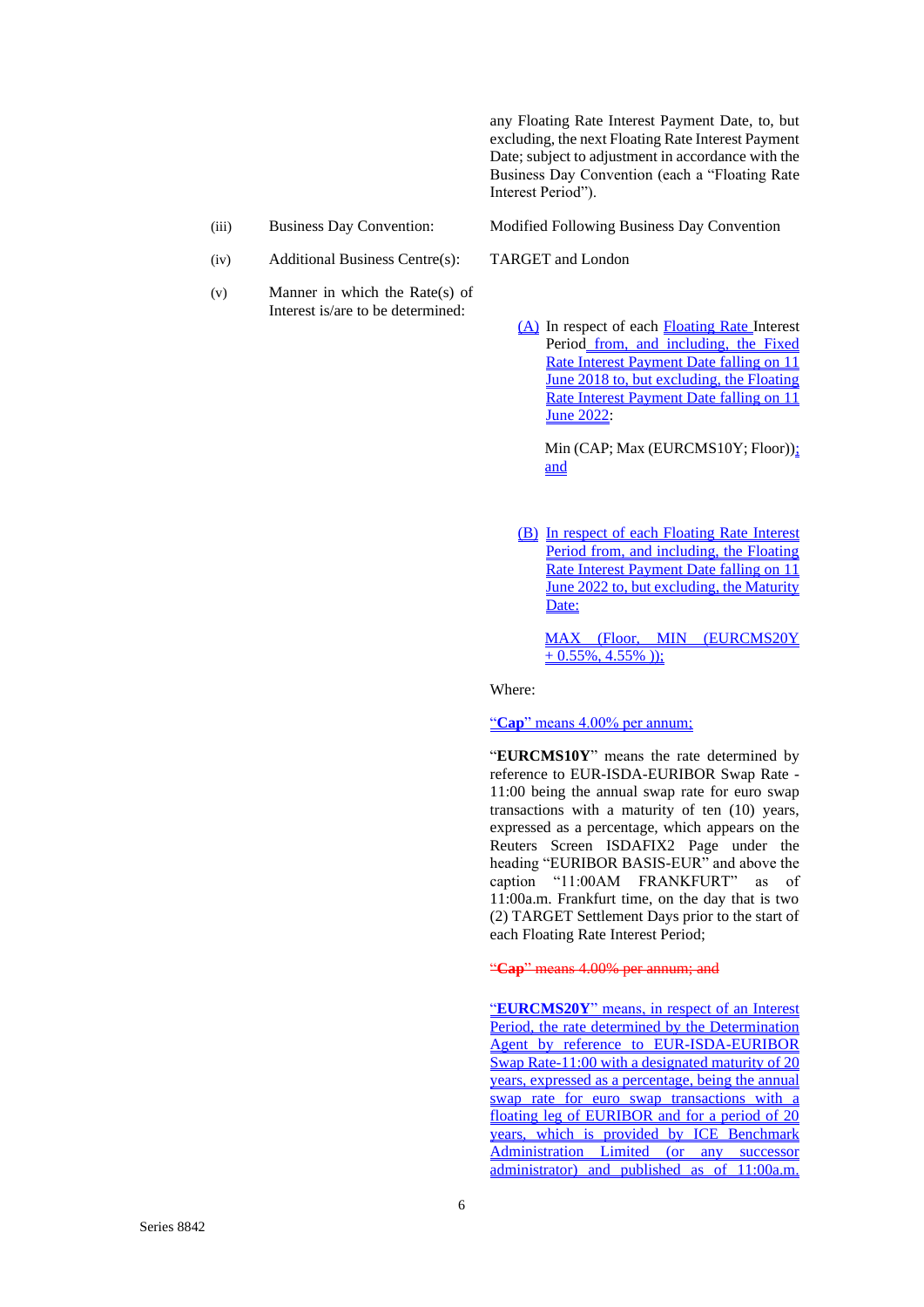Frankfurt time on the relevant Rate Determination Date;

"**Floor**" means 0.00% per annum; and

"**Rate Determination Date**" means two TARGET Business Days preceding the first day of the relevant Interest Period.

Determination Agent shall, in the absence of manifest error, wilful default or bad faith, be final and conclusive and the Determination Agent shall have no liability in relation to such determinations except in the case of its wilful default or bad faith.

- (vi) Party responsible for calculating the Rate(s) of Interest and/or Interest Amount(s) (if not the Calculation Agent): Morgan Stanley & Co. International plc (the "**Determination Agent**"). The Determination Agent shall act as an expert and not as an agent for the Issuer or the Noteholders. All determinations, considerations and decisions made by the
- (vii) Screen Rate Determination: Not Applicable
- (ix) ISDA Determination: Not Applicable
- (x) Margin(s): Not Applicable
- (xi) Minimum Rate of Interest:  $0.00$  per cent. per annumSee paragraph  $16(y)$
- 
- (xiii) Day Count Fraction: 30/360
- (xiv) Fallback provisions, rounding provisions, denominator and any other terms relating to the method of calculating interest on Floating Rate Notes, if different from those set out in the Conditions:

*be determined*) (xii) Maximum Rate of Interest:  $\frac{4.00}{4.00}$  per cent. per annumSee paragraph  $16(y)$ (*Manner in which the Rate(s) of Interest is/are to* 

(*Manner in which the Rate(s) of Interest is/are to* 

*be determined*)

- If
- (A) For the purposes of EURCMS10Y, if the rate for EURCMS10Y does not appear on the relevant Reuters page on an Interest Determination Date (as defined above), the Determination Agent will determine, in its sole and absolute discretion, the relevant rate (or a method for determining such rate) for such date in accordance with the provisions contained in the ISDA Definitions, taking into consideration all available information that it deems relevant.
- (B) For the purposes of EURCMS20Y, subject to paragraph 16(xiv)(D) (*Index Cessation Provisions*), if the rate for EUR-ISDA-EURIBOR Swap Rate-11:00 is not published on the relevant date, or is, in the sole discretion of the Determination Agent, manifestly incorrect, the Determination Agent will determine the rate in good faith and in a commercially reasonable manner. Any decision and/or determination made by the Determination Agent pursuant to this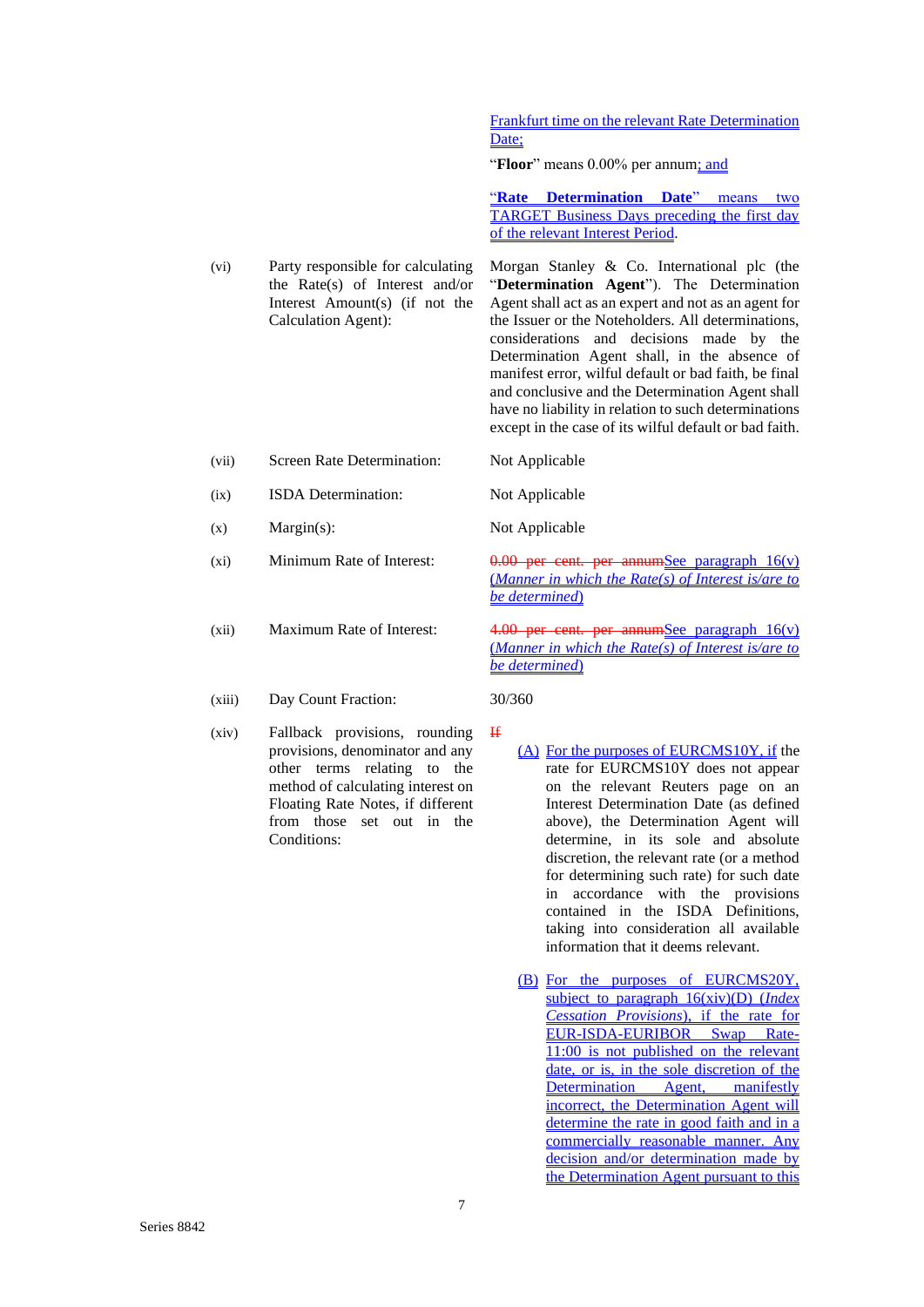paragraph  $16(xiv)(B)$  shall be subject to and made in accordance with paragraph 16(xiv)(C) (*Decisions and Determinations*).

### (C) **Decisions and Determinations**

Any determination, decision or election that may be made by the Determination Agent in relation to the determination of a CMS Rate, including any determination with respect to a tenor, rate or adjustment or of the occurrence or non -occurrence of an event, circumstance or date and any decision to take or refrain from taking any action or any selection:

- (i) will be conclusive and binding absent manifest error;
- (ii) will be made in such person's sole discretion; and
- (iii) notwithstanding anything to the contrary in the documentation relating to the Notes, shall become effective without consent from the parties to the Notes or any other party.

Where: "**CMS Rate"** or "**Reference Rate**" means, initially, EURCMS20Y; provided that if an Index Cessation Effective Date has occurred with respect to EURCMS20Y or the thencurrent CMS Rate (as applicable), then "CMS Rate" means the applicable Benchmark Replacement. For the avoidance of doubt, such Benchmark Replacement will replace the then -current CMS Rate for all purposes relating to the Notes.

### (D) **Index Cessation Provisions**

If, as of a Rate Determination Date, an Index Cessation Effective Date with respect to an applicable tenor of the then-current CMS Rate has occurred, then the CMS Rate in respect of each following Rate Determination Date shall thereafter be the Benchmark Replacement (including any adjustment spread calculation (which may be a positive or negative value or zero)) selected on that Rate Determination Date by the Determination Agent acting in good faith and in a commercially reasonable manner. For the avoidance of doubt, following the occurrence of an Index Cessation Effective Date in respect of one or more Index Cessation Events, the selection of the Benchmark Replacement (including any adjustment spread calculation) will be a one-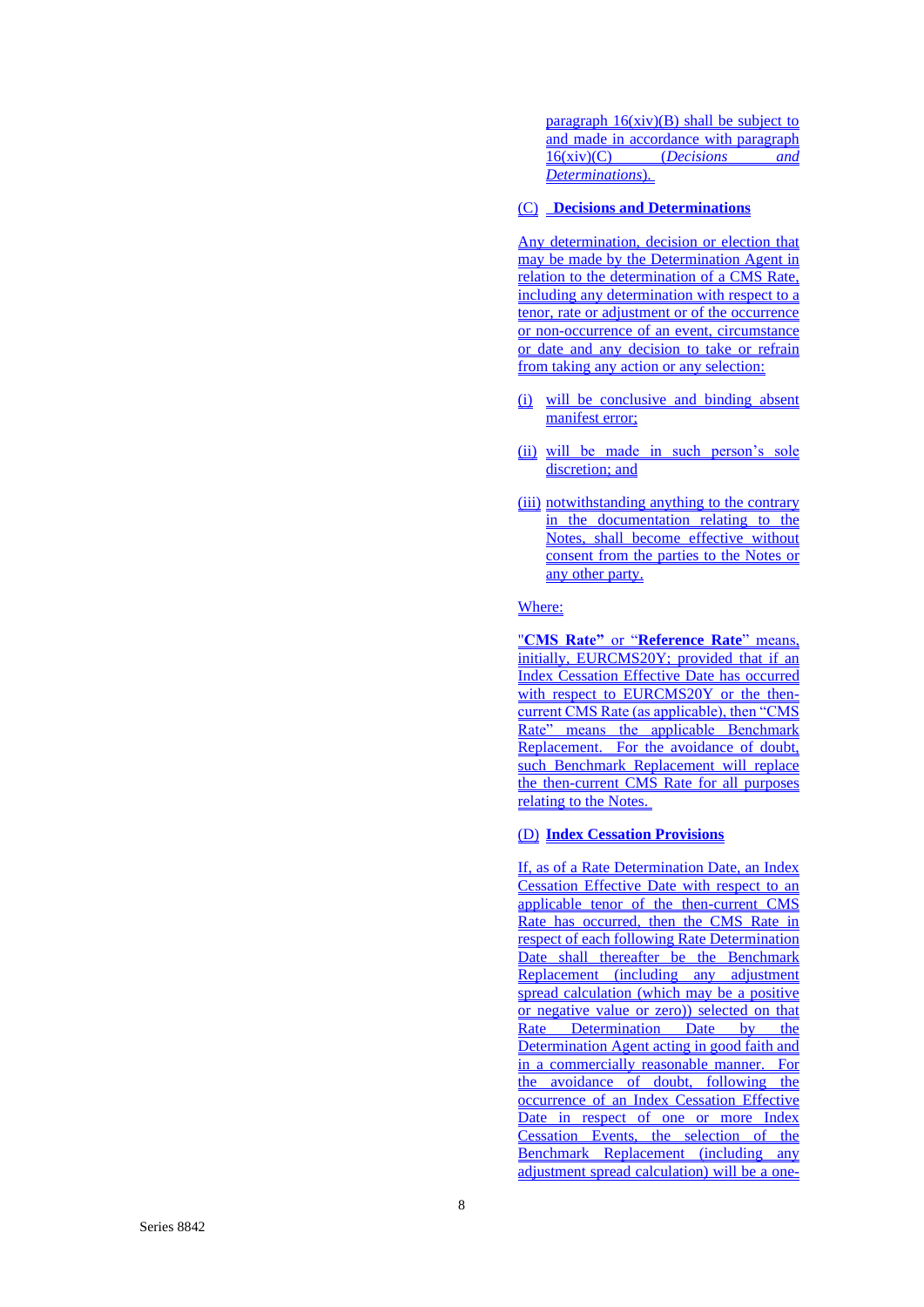time process and will apply to each following Rate Determination Date.

If the Determination Agent is unable to identify a Benchmark Replacement and determine the necessary adjustments to the terms of the Notes, then the Issuer may, in its reasonable discretion, determine that the Notes shall be redeemed as of any later date. If the Issuer so determines that the Notes shall be redeemed, then the Issuer shall give not less than five (5) Business Days' notice to the Holders to redeem the Notes and upon redemption the Issuer will pay in respect of the Notes an amount equal to the fair market value of the Notes, on such day as is selected by the Issuer in its reasonable discretion (provided that such day is not more than 15 days before the date fixed for redemption of the Notes), less the reasonable cost to the Issuer and/or any affiliate of, or the loss realised by the Issuer and/or any affiliate on, unwinding any related hedging arrangements, all as calculated by the Issuer in its reasonable discretion.

### Where:

"**Index Cessation Effective Date**" means, in respect of the then-current CMS Rate and one or more Index Cessation Events, the first date on which the CMS Rate would ordinarily have been published or provided and is no longer published or provided. If the CMS Rate ceases to be provided on a Rate Determination Date, but it was provided at the time at which it is to be observed pursuant to "Reference Rate" above, then the Index Cessation Effective Date will be the next day on which the rate would ordinarily have been published or provided.

"**Index Cessation Event**" means, in respect of the then-current CMS Rate:

- (a) a public statement or publication of information by or on behalf of the administrator of the CMS Rate announcing that it has ceased or will cease to provide the CMS Rate permanently or indefinitely; provided that, at the time of the statement or publication, there is no successor administrator or provider, as applicable, that will continue to provide the CMS Rate; or
- (b) a public statement or publication of information by the regulatory supervisor for the administrator of the CMS Rate, the central bank for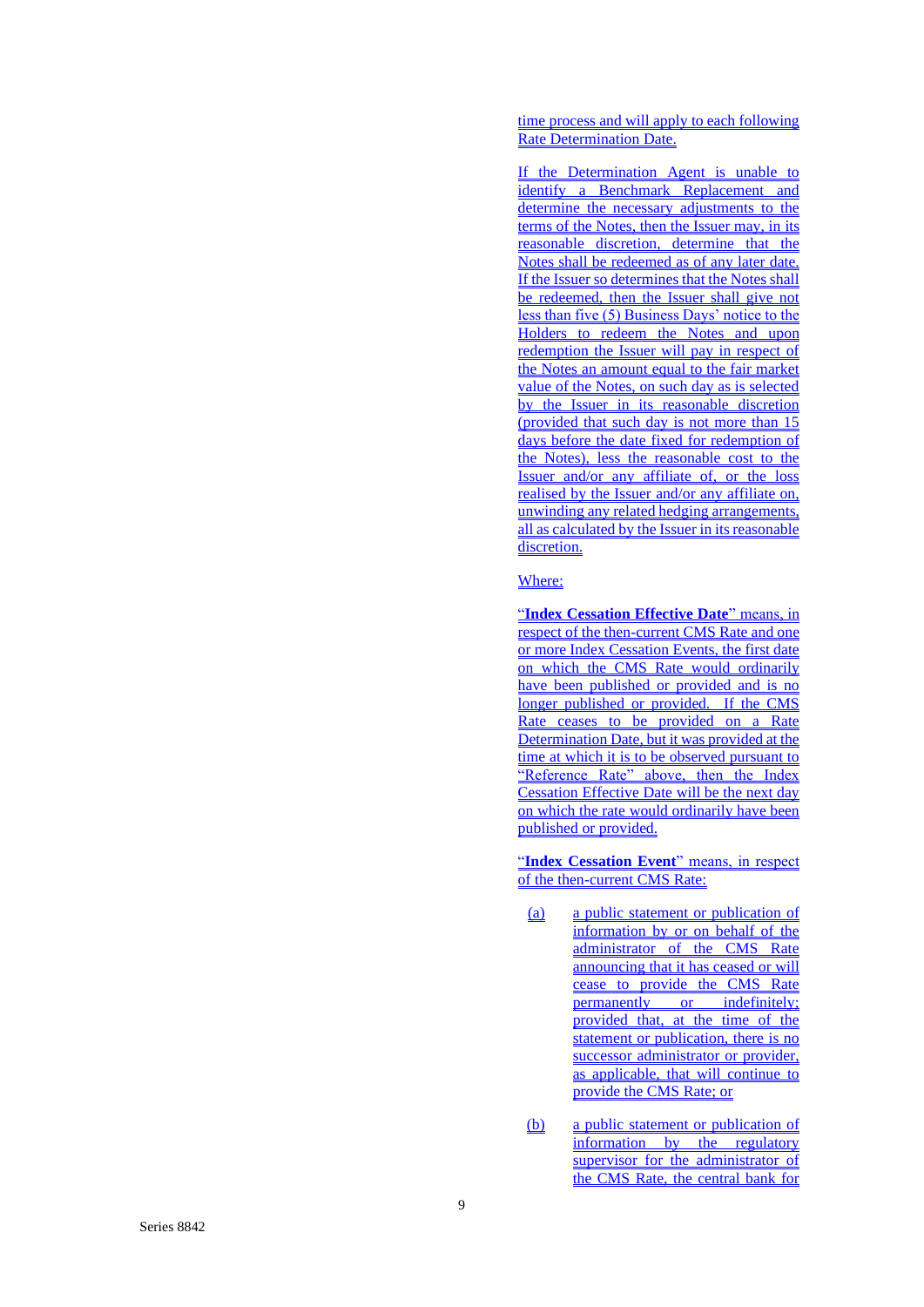the currency of the CMS Rate, an insolvency official with jurisdiction over the administrator for the CMS Rate, a resolution authority with jurisdiction over the administrator for the CMS Rate or a court or an entity with similar insolvency or resolution authority over the administrator for the CMS Rate, which states that the administrator of the CMS Rate has ceased or will cease to provide the CMS Rate permanently or indefinitely; provided that, at the time of the statement or publication, there is no successor administrator or provider that will continue to provide the CMS Rate.

"**Benchmark Replacement**" means the first alternative benchmark set forth in the order below that can be determined by the Determination Agent as of the Rate Determination Date next succeeding the relevant Index Cessation Event (or, if the Index Cessation Event occurs on the Rate Determination Date, that Rate Determination Date):

- (a) the alternate rate of interest that has been selected or recommended by the relevant governmental body or agency with jurisdiction over the then -current CMS Rate or the administrator thereof as the replacement for the then -current CMS Rate for the applicable index maturity; and
- (b) the alternate rate of interest that has been selected by the Determination Agent as the replacement for the then -current CMS Rate for the applicable index maturity giving due consideration to any industry accepted rate of interest as a replacement for the then-current CMS Rate for EUR -denominated floating rate notes at such time, including any alternate rate of interest recommended by the International Swaps and Derivatives Association, Inc. or any successor thereto.

In connection with the implementation of a Benchmark Replacement, the Determination Agent will have the right to make Benchmark Replacement Conforming Changes from time to time.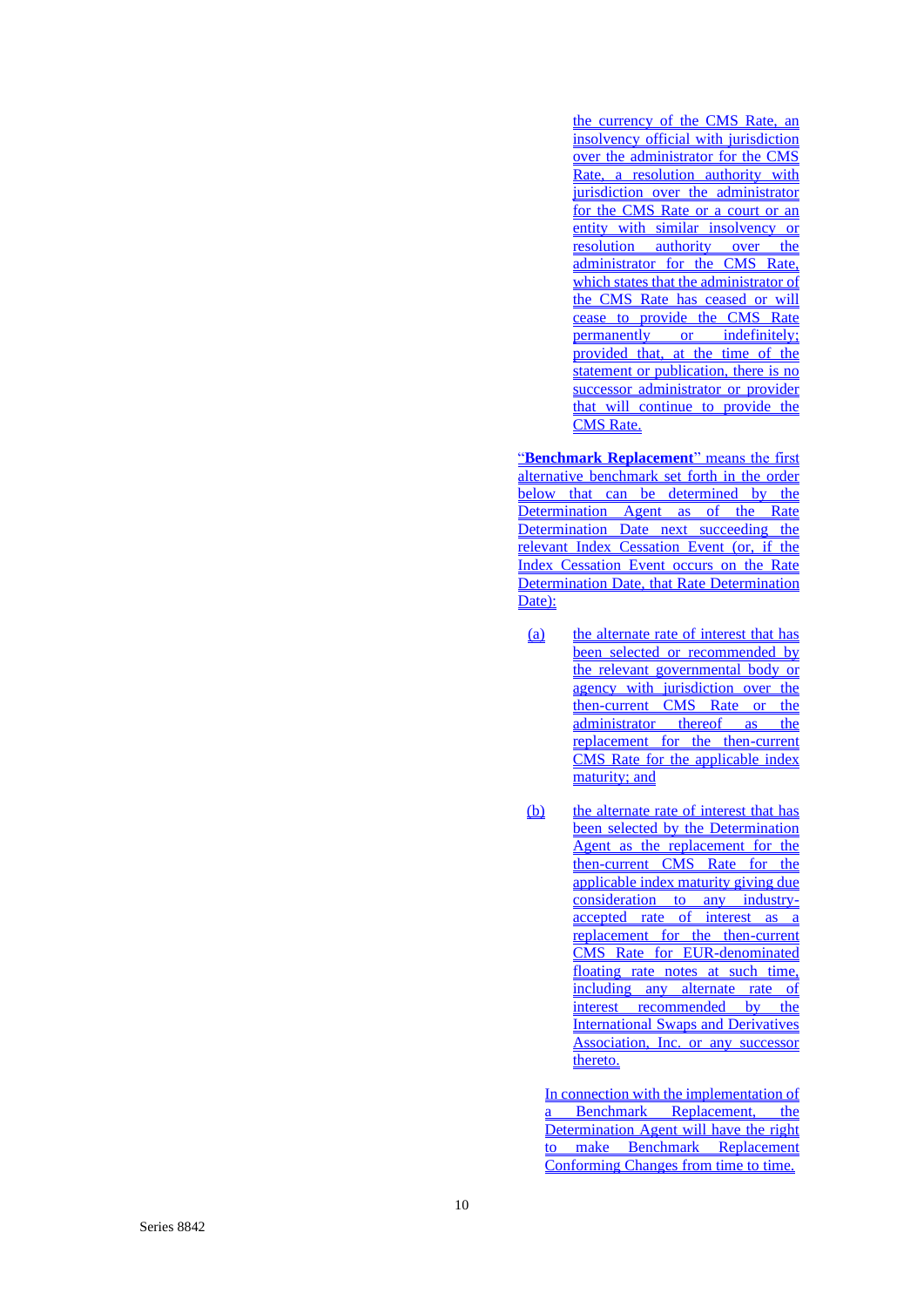# Where:

| <u>"Benchmark</u>                           | <b>Replacement</b> |
|---------------------------------------------|--------------------|
| <b>Conforming Changes</b> " means, with     |                    |
| respect to any Benchmark Replacement,       |                    |
| any changes (including changes to the       |                    |
| timing and frequency of determining         |                    |
| rates and making payments of interest,      |                    |
| and other administrative matters) that the  |                    |
| Determination Agent determines may be       |                    |
| appropriate to reflect the adoption of such |                    |
| Benchmark Replacement in a manner           |                    |
| substantially consistent with market        |                    |
| practice (or, if the Determination Agent    |                    |
| determines that adoption of any portion     |                    |
| of such market practice is not              |                    |
| administratively feasible or if the         |                    |
| Determination Agent determines that no      |                    |
| market practice for use of the Benchmark    |                    |
| Replacement exists, in such other manner    |                    |
| as the Determination Agent determines is    |                    |
| <u>reasonably necessary).</u>               |                    |

| 17. | Zero Coupon Note Provisions                               | Not Applicable |
|-----|-----------------------------------------------------------|----------------|
|     | (Condition 7)                                             |                |
| 18. | Currency-Linked<br>Note<br>Interest<br>Dual<br>Provisions | Not Applicable |
|     | (Condition 8)                                             |                |
| 19. | Equity-Linked Interest Note Provisions:                   | Not Applicable |
|     | (Condition 10)                                            |                |
| 20. | Commodity-Linked<br>Interest<br>Note<br>Provisions        | Not Applicable |
| 21. | <b>Currency-Linked Interest Note Provisions</b>           | Not Applicable |
| 22. | <b>Inflation-Linked Interest Note Provisions</b>          | Not Applicable |
| 23. | Property-Linked Interest Note Provisions                  | Not Applicable |
| 24. | <b>Fund-Linked Interest Note Provisions</b>               | Not Applicable |
| 25. | <b>Credit-Linked Interest Note Provisions</b>             | Not Applicable |
|     | PROVISIONS RELATING TO REDEMPTION                         |                |
| 26. | Call Option                                               | Not Applicable |
|     | (Condition 20.5)                                          |                |
| 27. | Put Option                                                | Not Applicable |
|     | (Condition 20.7)                                          |                |
| 28. | Autocallable Early Redemption                             | Not Applicable |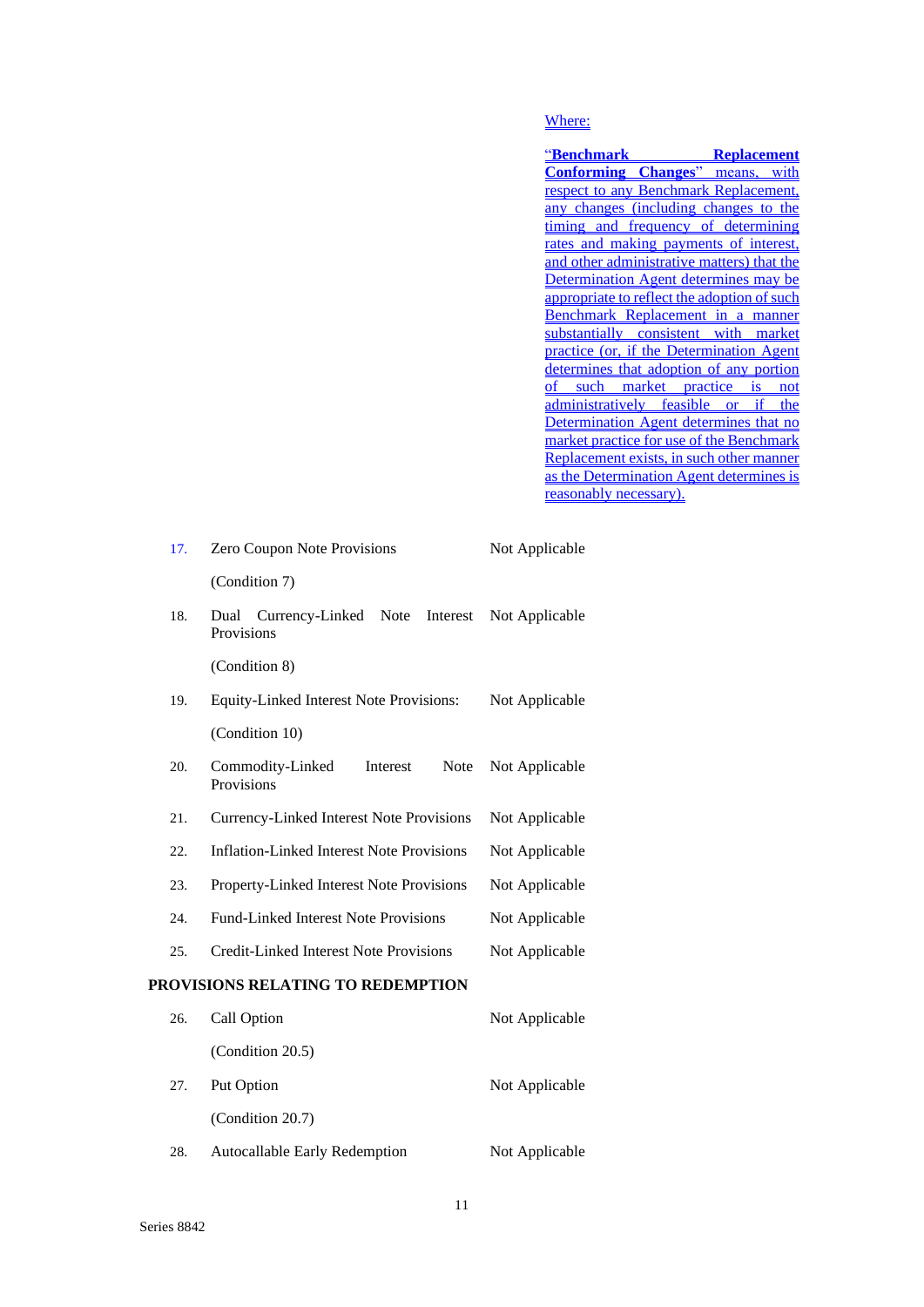(Condition 18)

| 29.        |                    | Final Redemption Amount of each Note                                                                                                                                    | EUR 100,000 per Calculation Amount                                                                                                                                                                                                                        |  |
|------------|--------------------|-------------------------------------------------------------------------------------------------------------------------------------------------------------------------|-----------------------------------------------------------------------------------------------------------------------------------------------------------------------------------------------------------------------------------------------------------|--|
|            |                    | (Condition 20.1)                                                                                                                                                        |                                                                                                                                                                                                                                                           |  |
| <b>30.</b> |                    | Dual Currency Redemption Provisions                                                                                                                                     | Not Applicable                                                                                                                                                                                                                                            |  |
|            | (Condition 8)      |                                                                                                                                                                         |                                                                                                                                                                                                                                                           |  |
| 31.        |                    | <b>Equity-Linked Redemption Provisions:</b>                                                                                                                             | Not Applicable                                                                                                                                                                                                                                            |  |
|            | (Condition 10)     |                                                                                                                                                                         |                                                                                                                                                                                                                                                           |  |
| 32.        | Provisions         | Commodity-Linked<br>Redemption                                                                                                                                          | Not Applicable                                                                                                                                                                                                                                            |  |
|            | (Condition 11)     |                                                                                                                                                                         |                                                                                                                                                                                                                                                           |  |
| 33.        |                    | <b>Currency-Linked Redemption Provisions</b>                                                                                                                            | Not Applicable                                                                                                                                                                                                                                            |  |
|            | (Condition 12)     |                                                                                                                                                                         |                                                                                                                                                                                                                                                           |  |
| 34.        |                    | <b>Inflation-Linked Redemption Provisions</b>                                                                                                                           | Not Applicable                                                                                                                                                                                                                                            |  |
|            | (Condition 13)     |                                                                                                                                                                         |                                                                                                                                                                                                                                                           |  |
| 35.        |                    | Credit-Linked Redemption Provisions                                                                                                                                     | Not Applicable                                                                                                                                                                                                                                            |  |
|            | (Condition 16)     |                                                                                                                                                                         |                                                                                                                                                                                                                                                           |  |
| 36.        |                    | Property-Linked Redemption Provisions                                                                                                                                   | Not Applicable                                                                                                                                                                                                                                            |  |
|            | (Condition 14)     |                                                                                                                                                                         |                                                                                                                                                                                                                                                           |  |
| 37.        |                    | Fund-Linked Redemption Provisions                                                                                                                                       | Not Applicable                                                                                                                                                                                                                                            |  |
|            | (Condition 15)     |                                                                                                                                                                         |                                                                                                                                                                                                                                                           |  |
| 38.        | <b>Provisions:</b> | Preference Share-Linked Redemption                                                                                                                                      | Not Applicable                                                                                                                                                                                                                                            |  |
|            | (Condition 17)     |                                                                                                                                                                         |                                                                                                                                                                                                                                                           |  |
| 39.        | (i)                | Early Redemption Amount upon<br><b>Event of Default</b>                                                                                                                 | EUR 100,000 per Calculation Amount, together<br>with accrued interest (if any)                                                                                                                                                                            |  |
|            |                    | (Condition 25):                                                                                                                                                         |                                                                                                                                                                                                                                                           |  |
|            | (ii)               | Early<br>redemption<br>amount<br>payable upon an event described<br>in Condition 10/11/12/13/15/16                                                                      | Not Applicable                                                                                                                                                                                                                                            |  |
|            | (iii)              | Early redemption amount upon<br>early redemption                                                                                                                        |                                                                                                                                                                                                                                                           |  |
|            |                    | (Conditions 20.1, 20.3, 20.5,<br>20.10, 24, 26)                                                                                                                         |                                                                                                                                                                                                                                                           |  |
|            |                    | Early redemption amount(s) per<br>Calculation Amount payable on<br>redemption for taxation reasons<br>or other early redemption and/or<br>the method of calculating the | An amount equal to the fair market value of such<br>Note, on such day as is selected by the<br>Determination Agent in its sole and absolute<br>discretion (provided that such day is not more than<br>15 days before the date fixed for redemption of the |  |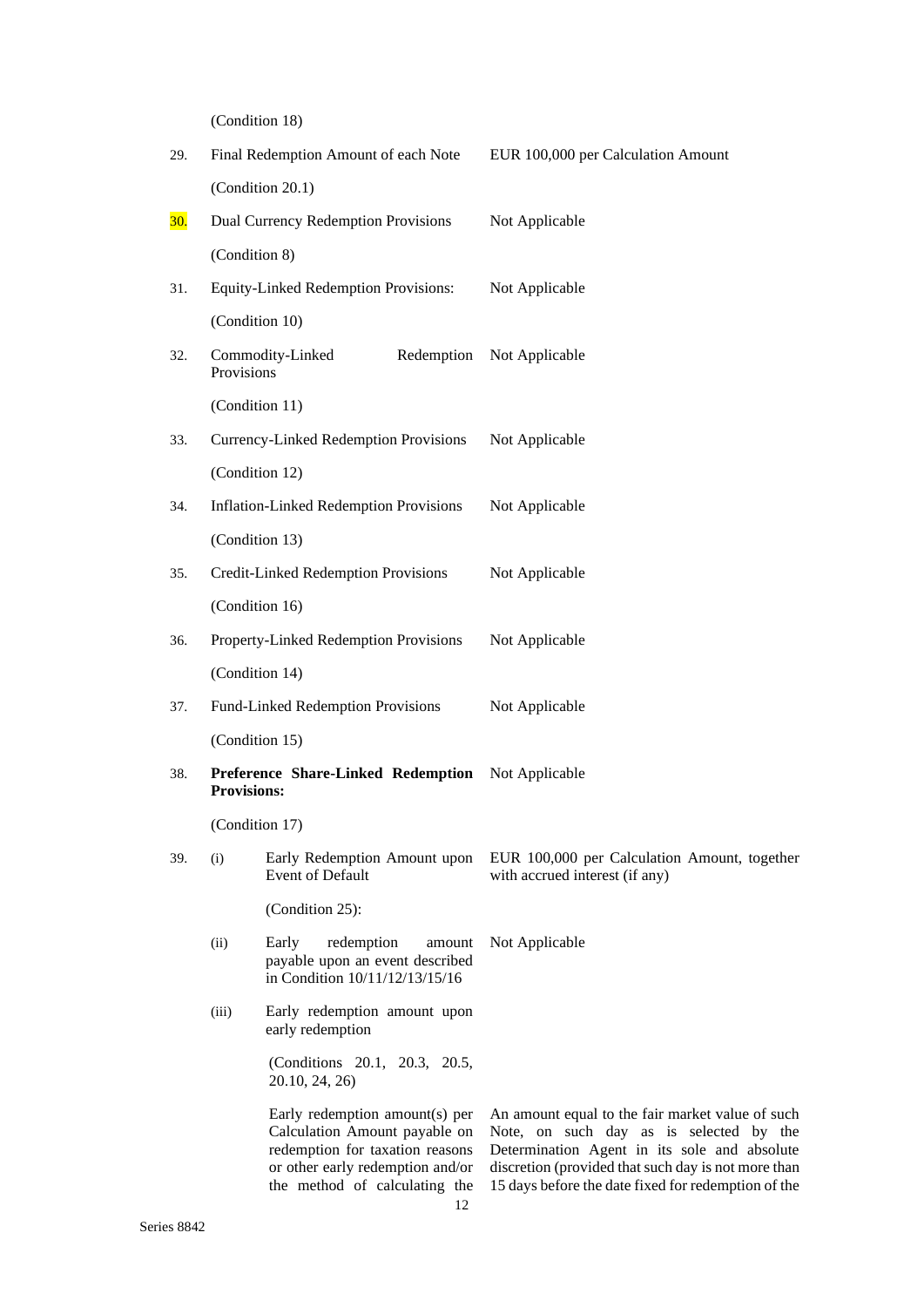|     | from that set<br>out in<br>the<br>Conditions):                                                                                                                                                                                                                                                | same (if required or if different Note), less the proportion attributable to that Note<br>of the reasonable cost to the Issuer and/or any<br>Affiliate of, or the loss realised by the Issuer<br>and/or any Affiliate on, unwinding any related<br>hedging arrangements, all as calculated by the<br>Determination Agent in its sole and absolute<br>discretion. |
|-----|-----------------------------------------------------------------------------------------------------------------------------------------------------------------------------------------------------------------------------------------------------------------------------------------------|------------------------------------------------------------------------------------------------------------------------------------------------------------------------------------------------------------------------------------------------------------------------------------------------------------------------------------------------------------------|
| 40. | Governing Law:                                                                                                                                                                                                                                                                                | English law                                                                                                                                                                                                                                                                                                                                                      |
|     | <b>GENERAL PROVISIONS APPLICABLE TO THE NOTES</b>                                                                                                                                                                                                                                             |                                                                                                                                                                                                                                                                                                                                                                  |
| 41. | Form of Notes:                                                                                                                                                                                                                                                                                | <b>Registered Notes:</b>                                                                                                                                                                                                                                                                                                                                         |
|     | (Condition 3)                                                                                                                                                                                                                                                                                 | Global Registered Note registered in the name of<br>a nominee for a common depositary for Euroclear<br>and Clearstream, Luxembourg, exchangeable for<br>Individual Note Certificates on 30 days' notice in<br>the limited circumstances described in the Global<br><b>Registered Note</b>                                                                        |
| 42. | <b>Record Date:</b>                                                                                                                                                                                                                                                                           | As set out in the Conditions                                                                                                                                                                                                                                                                                                                                     |
| 43. | Additional Financial Centre(s) or other<br>special provisions relating to Payment<br>Dates:                                                                                                                                                                                                   | TARGET                                                                                                                                                                                                                                                                                                                                                           |
| 44. | Details relating to Partly Paid Notes:<br>amount of each payment comprising the<br>Issue Price and date on which each<br>payment is to be made and consequences<br>(if any) of failure to pay, including any<br>right of the Issuer to forfeit the Notes and<br>interest due on late payment: | Not Applicable                                                                                                                                                                                                                                                                                                                                                   |
| 45. | Details relating to Instalment Notes:<br>amount of each instalment, date on which<br>each payment is to be made:                                                                                                                                                                              | Not Applicable                                                                                                                                                                                                                                                                                                                                                   |
| 46. | Redenomination, renominalisation and Not Applicable<br>reconventioning provisions:                                                                                                                                                                                                            |                                                                                                                                                                                                                                                                                                                                                                  |
| 47. | Restrictions on free transferability of the<br>Notes:                                                                                                                                                                                                                                         | None                                                                                                                                                                                                                                                                                                                                                             |
| 48. | Inconvertibility Event Provisions:                                                                                                                                                                                                                                                            | Not Applicable                                                                                                                                                                                                                                                                                                                                                   |
|     | (Condition 19)                                                                                                                                                                                                                                                                                |                                                                                                                                                                                                                                                                                                                                                                  |
| 49. | Other terms:                                                                                                                                                                                                                                                                                  | Implementation of Financial Transaction Tax:                                                                                                                                                                                                                                                                                                                     |
|     |                                                                                                                                                                                                                                                                                               | Not Applicable                                                                                                                                                                                                                                                                                                                                                   |
|     | <b>DISTRIBUTION</b>                                                                                                                                                                                                                                                                           |                                                                                                                                                                                                                                                                                                                                                                  |
| 50. | syndicated,<br>If<br>(i)<br>and<br>names<br>addresses<br>of Managers<br>and                                                                                                                                                                                                                   | Not Applicable                                                                                                                                                                                                                                                                                                                                                   |

underwriting commitments: and names and addresses of the entities agreeing to place the issue without a firm commitment or on a "best efforts" basis if such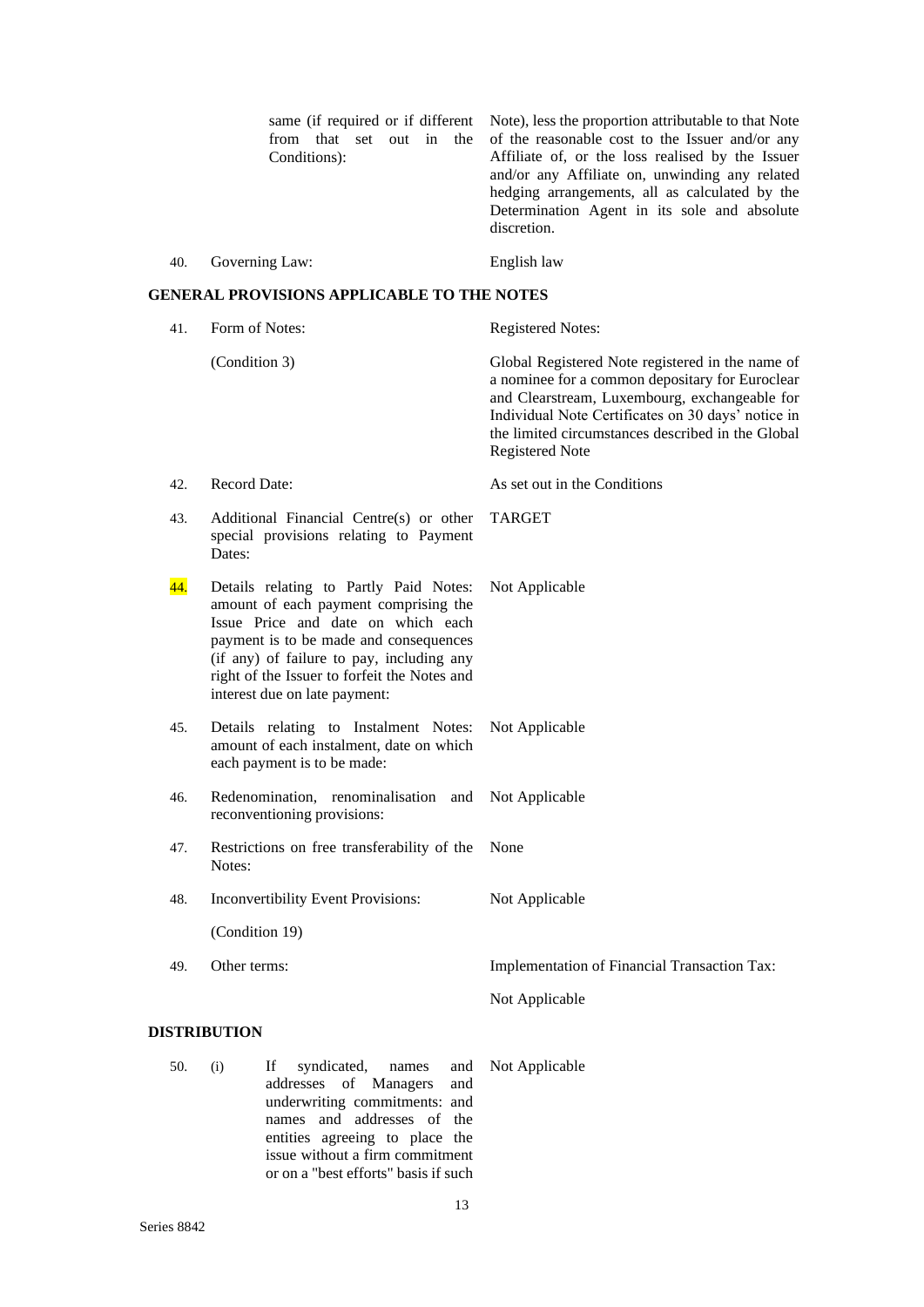|     |         | entities are not the same as the<br>Managers.) |                                                                                                                                                                                                                                                                                                                                               |
|-----|---------|------------------------------------------------|-----------------------------------------------------------------------------------------------------------------------------------------------------------------------------------------------------------------------------------------------------------------------------------------------------------------------------------------------|
|     | (ii)    | Date of Subscription Agreement:                | Not Applicable                                                                                                                                                                                                                                                                                                                                |
|     | (iii)   | Stabilising Manager(s) (if any):               | Not Applicable                                                                                                                                                                                                                                                                                                                                |
| 51. | Dealer: | If non-syndicated, name and address of         | Morgan Stanley & Co. International plc<br>25 Cabot Square<br>London E14 4QA                                                                                                                                                                                                                                                                   |
| 52. |         | U.S. Selling Restrictions:                     | <b>Regulation S</b>                                                                                                                                                                                                                                                                                                                           |
| 53. |         | Total commission and concession:               | In connection with the offer and sale of the Notes,<br>the Issuer or the Dealer may pay to any<br>intermediary a one time or recurring intermediary<br>fee. The investor acknowledges and agrees that<br>any such fees will be retained by the intermediary.<br>Further information is available from the sales<br>intermediary upon request. |
| 54. |         | Additional selling restrictions:               | Not Applicable                                                                                                                                                                                                                                                                                                                                |

# **PURPOSE OF PRICING SUPPLEMENT**

This Pricing Supplement comprises the pricing supplement required to issue of Notes described herein pursuant to the Regulation S Program for the Issuance of Notes, Series A and B, Warrants and Certificates of Morgan Stanley.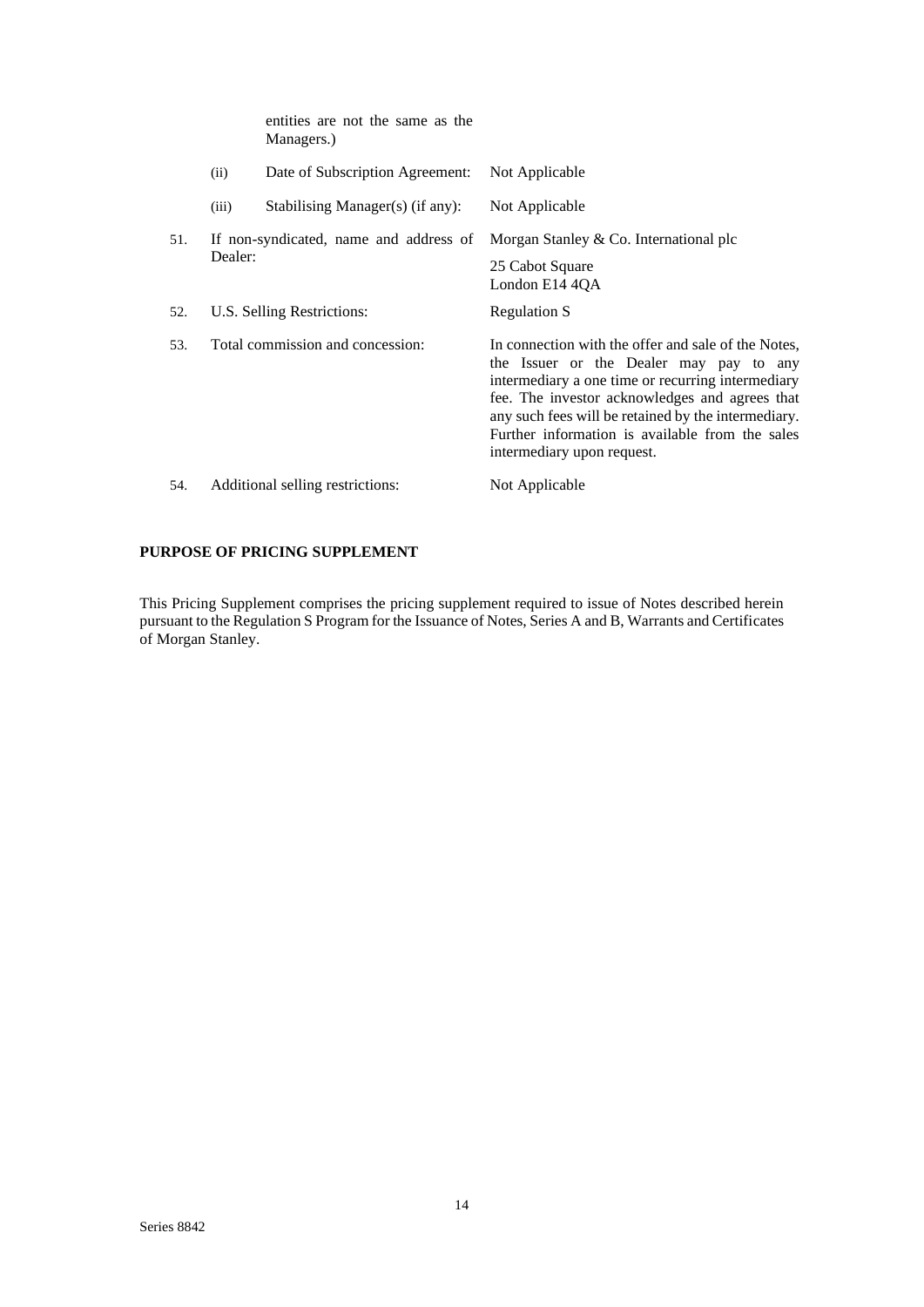# **RESPONSIBILITY**

The Issuer accepts responsibility for the information contained in this Pricing Supplement.

Signed on behalf of the Issuer:

By: ........................................................... By: .............<br>Duly authorised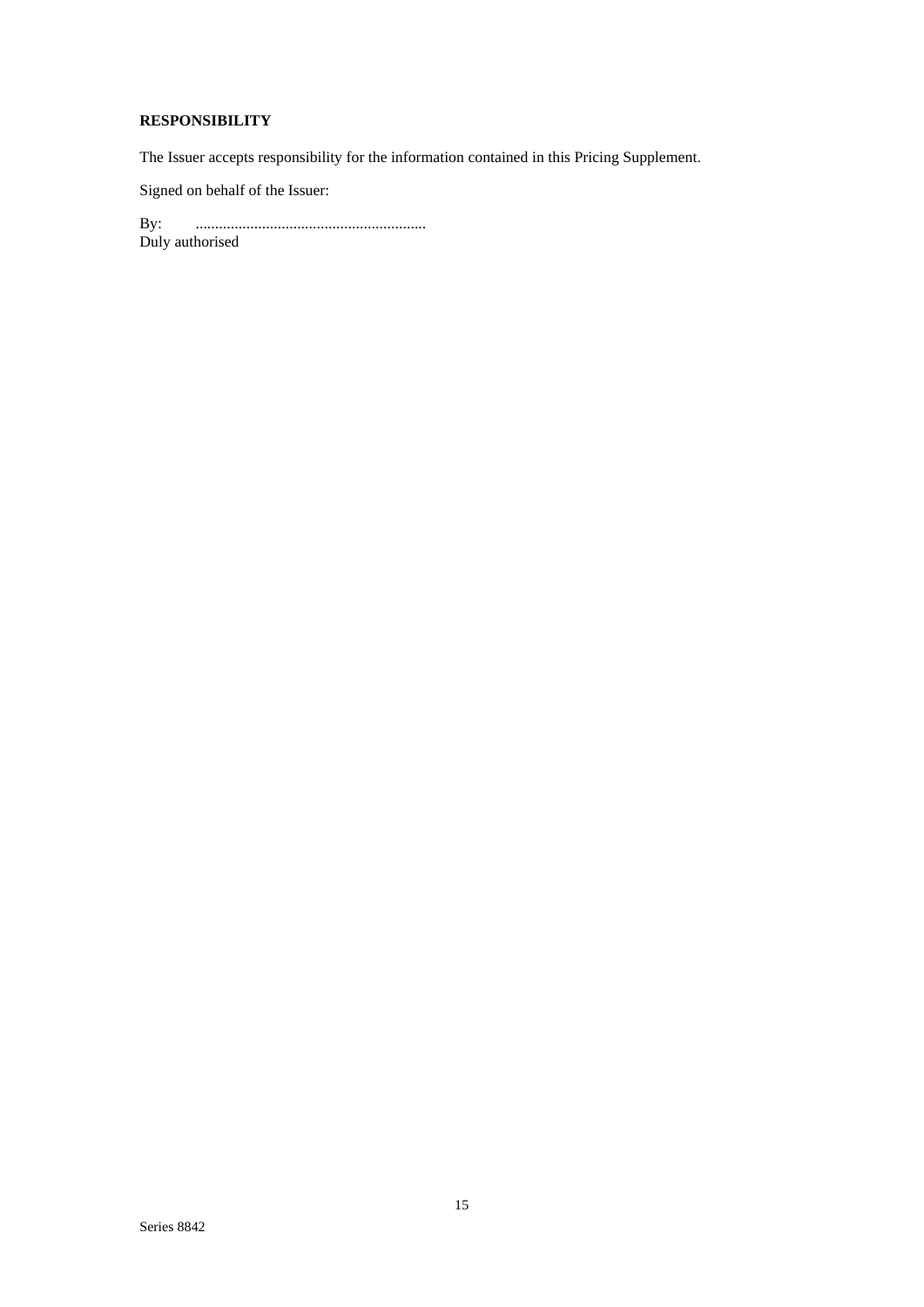### **PART B – OTHER INFORMATION**

## 1. **LISTING**

Listing and admission to Trading: Application has been made by the Issuer (or on its behalf) for the The Tranche 2 Notes to beare admitted to trading on the Luxembourg Stock Exchange's Euro MTF market and to the Officialofficial list of the Luxembourg Stock Exchange with effect from the Tranche 2 Issue Date. The Tranche 1 Notes were admitted to trading on the Luxembourg Stock Exchange's Euro MTF market and to the **Official** list of the Luxembourg Stock Exchange with effect from the Tranche 1 Issue Date. No assurances can be given that such application for listing and admission to trading will be granted (or, if granted, will be granted by the Issue Date)maintained. The Issuer has no

### 2. **RATINGS**

Ratings: The Notes will not be rated

duty to maintain the listing (if any) of the Notes on the relevant stock exchange(s) over their entire lifetime.

### 3. **OPERATIONAL INFORMATION**

| ISIN Code:                                                                                                                                                                   | XS1249277226             |
|------------------------------------------------------------------------------------------------------------------------------------------------------------------------------|--------------------------|
| Common Code:                                                                                                                                                                 | 124927722                |
| Any clearing system(s) other than Not Applicable<br>Euroclear Bank S.A./N.V.,<br>Clearstream Banking société<br><i>anonyme</i> and the relevant<br>identification number(s): |                          |
| Delivery:                                                                                                                                                                    | Delivery free of payment |
| Names and addresses of initial As per the Conditions<br>Paying Agent(s):                                                                                                     |                          |
| Names and addresses of additional As per the Conditions<br>Paying Agent(s) (if any):                                                                                         |                          |
| <b>POTENTIAL SECTION 871(m)</b> Not Applicable<br>TRANSACTION                                                                                                                |                          |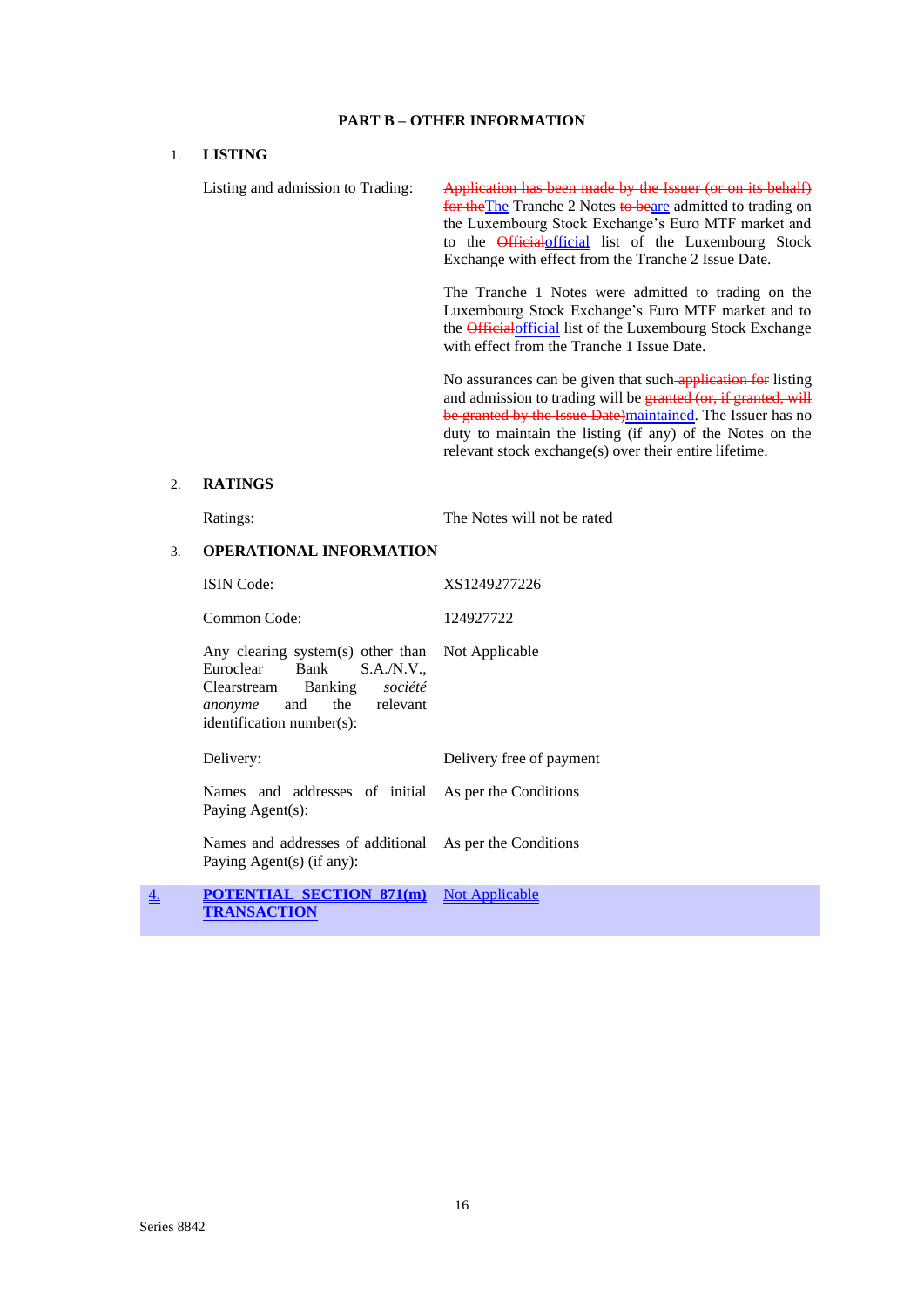### **ANNEX 1**

Any investment in the Notes made with the intention to offer, sell or otherwise transfer (together, "**distribute**" and each a "**distribution**") such Notes to prospective investors will be deemed to include, without limitation, the following representations, undertakings and acknowledgements:

- a) (i) you are purchasing the Notes as principal (and not as agent or in any other capacity); (ii) none of the Issuer, the Dealer or their affiliates is acting as a fiduciary or an advisor to it in respect of the Notes; (iii) you are not relying upon any representations made by the Issuer the Dealer or any of their affiliates; (iv) you have consulted with your own legal, regulatory, tax, business, investments, financial, and accounting advisers to the extent that you have deemed necessary, and you have made your own investments, hedging and trading decisions based upon your own judgement and upon any advice from such advisors as you have deemed necessary and not upon any view expressed by the Issuer, the Dealer or any of their affiliates or agents, and (v) you are purchasing the Notes with a full understanding of the terms, conditions and risks thereof and you are capable of and willing to assume those risks;
- b) you shall only distribute as principal or, alternatively, acting on a commission basis in your own name for the account of your investors and will not do so as agent for any Morgan Stanley entity (together "**Morgan Stanley**") who shall assume no responsibility or liability whatsoever in relation to any such distribution. You shall distribute the Notes in your own name and to such customers as you identify in your own discretion, at your own risk and under your sole responsibility. You shall make such enquiries you deem relevant in order to satisfy yourself that prospective investors have the requisite capacity and authority to purchase the Notes and that the Notes are suitable for those investors;
- c) you shall not make any representation or offer any warranty to investors regarding the Notes, the Issuer or the Dealer or make any use of the Issuer's or the Dealer's name, brand or intellectual property which is not expressly authorised and you shall not represent you are acting as an agent of Morgan Stanley in such distribution. You acknowledge that neither the Issuer nor the Dealer assume any responsibility or liability whatsoever in relation to any representation or warranty you make in breach hereof;
- d) if you distribute any material prepared and transmitted by the Issuer or the Dealer, you shall only distribute the entire material and not parts thereof. Any material you, or any third party you engage on your behalf, prepare shall be true and accurate in all material respects and consistent in all material respects with the content of the Offering Circular and this Pricing Supplement and shall not contain any omissions that would make them misleading. You shall only prepare and distribute such material in accordance with all applicable laws, regulations, codes, directives, orders and/or regulatory requirements, rules and guidance in force from time to time ("**Regulations**"). You acknowledge that neither the Issuer nor the Dealer shall have any liability in respect of such material which shall, for the avoidance of doubt, at all times be your sole responsibility;
- e) you will not, directly or indirectly, distribute or arrange the distribution of the Notes or disseminate or publish (which for the avoidance of doubt will include the dissemination of any such materials or information via the internet) any materials or carry out any type of solicitation in connection with the Notes in any country or jurisdiction, except under circumstances that will result in compliance with all applicable Regulations and selling practices, and will not give rise to any liability for the Issuer or the Dealer. For the avoidance of doubt, this includes compliance with the selling restrictions mentioned herein;
- f) if you receive any fee, rebate or discount, you shall not be in breach of any Regulations or customer or contractual requirements or obligations and you shall, where required to do so (whether by any applicable Regulations, contract, fiduciary obligation or otherwise), disclose such fees, rebates and discounts to your investors. You acknowledge that where fees are payable, or rebates or discounts applied, the Issuer and the Dealer are obliged to disclose the amounts and/or basis of such fees, rebates or discounts at the request of any of your investors or where required by any applicable Regulations.